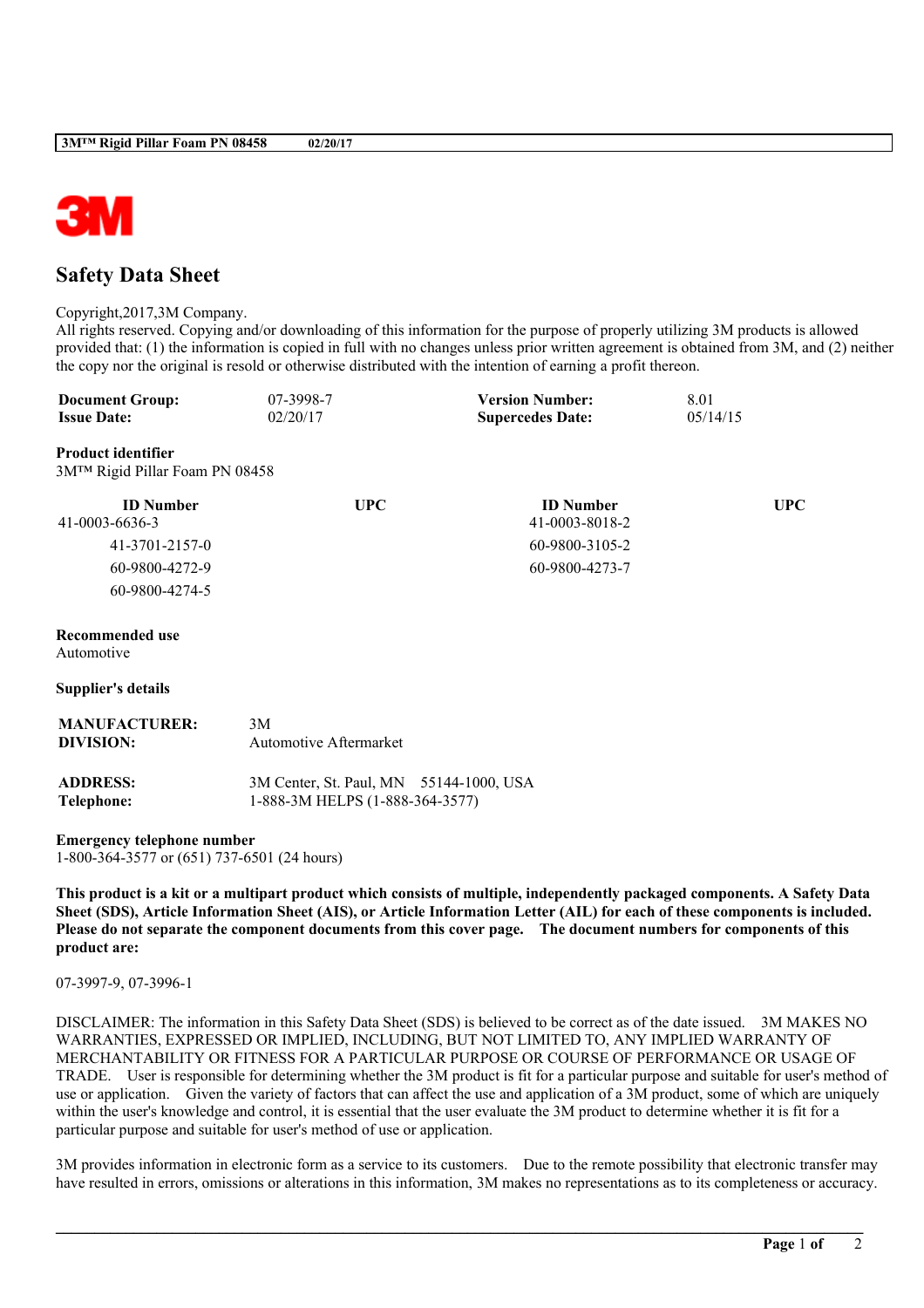# **3M™ Rigid Pillar Foam PN 08458 02/20/17**

In addition, information obtained from a database may not be as current as the information in the SDS available directly from 3M

**\_\_\_\_\_\_\_\_\_\_\_\_\_\_\_\_\_\_\_\_\_\_\_\_\_\_\_\_\_\_\_\_\_\_\_\_\_\_\_\_\_\_\_\_\_\_\_\_\_\_\_\_\_\_\_\_\_\_\_\_\_\_\_\_\_\_\_\_\_\_\_\_\_\_\_\_\_\_\_\_\_\_\_\_\_\_\_\_\_\_\_\_\_\_\_\_\_\_\_\_\_\_\_\_**

**3M USA SDSs are available at www.3M.com**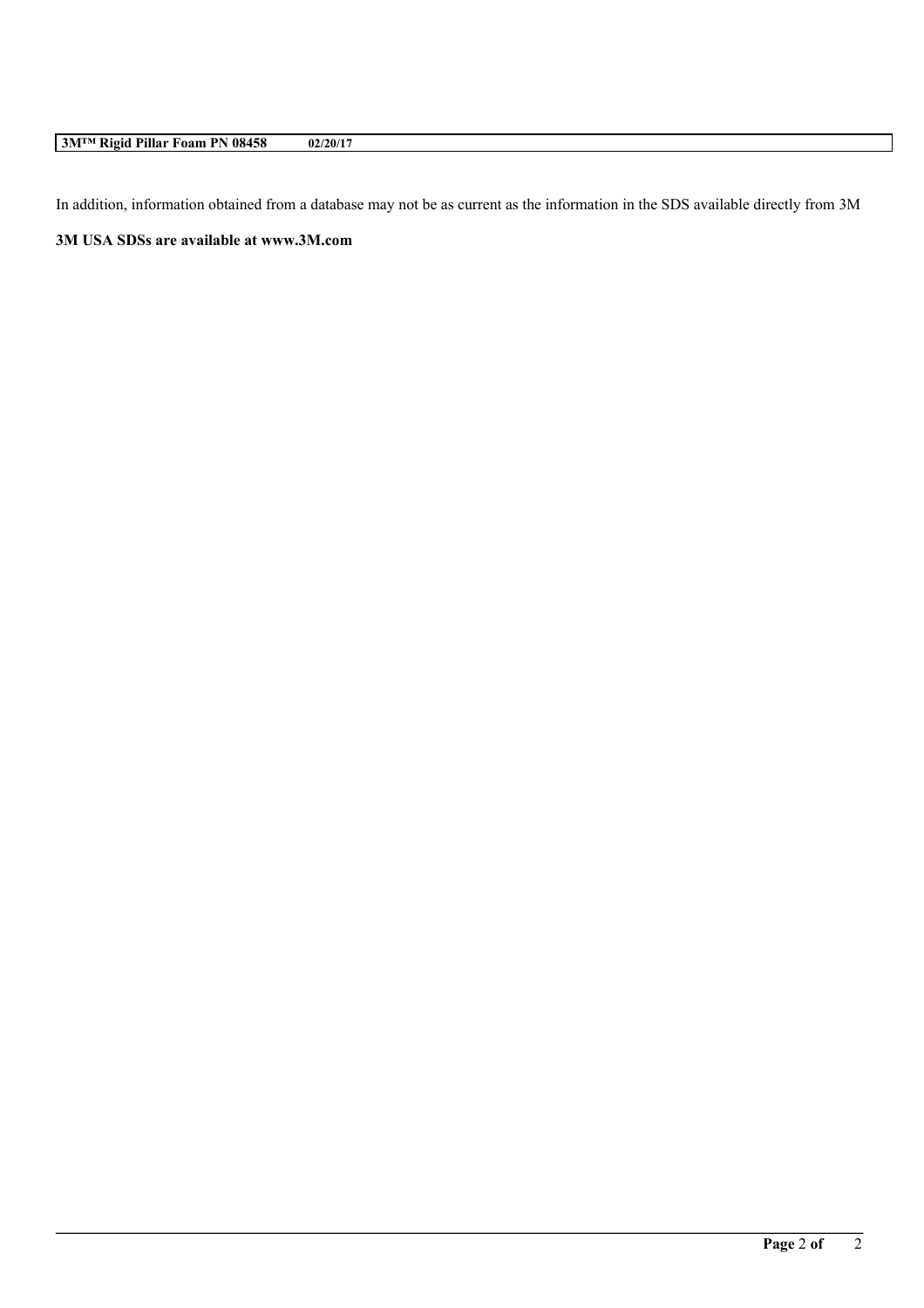

# **Safety Data Sheet**

Copyright,2019,3M Company.

All rights reserved. Copying and/or downloading of this information for the purpose of properly utilizing 3M products is allowed provided that: (1) the information is copied in full with no changes unless prior written agreement is obtained from 3M, and (2) neither the copy nor the original is resold or otherwise distributed with the intention of earning a profit thereon.

| <b>Document Group:</b><br><b>Issue Date:</b>                                                         | 07-3997-9<br>01/14/19 | <b>Version Number:</b><br><b>Supercedes Date:</b>                                                    | 12.04<br>05/23/18 |  |
|------------------------------------------------------------------------------------------------------|-----------------------|------------------------------------------------------------------------------------------------------|-------------------|--|
| <b>SECTION 1: Identification</b>                                                                     |                       |                                                                                                      |                   |  |
| 1.1. Product identifier<br>3M™ Rigid Pillar Foam PN 08458 Part B                                     |                       |                                                                                                      |                   |  |
| <b>Product Identification Numbers</b><br><b>ID</b> Number<br>LB-K100-0031-8                          | <b>UPC</b>            | <b>ID</b> Number                                                                                     | <b>UPC</b>        |  |
| 1.2. Recommended use and restrictions on use                                                         |                       |                                                                                                      |                   |  |
| <b>Recommended use</b><br>Automotive, Two component rigid foam                                       |                       |                                                                                                      |                   |  |
| 1.3. Supplier's details<br><b>MANUFACTURER:</b><br><b>DIVISION:</b><br><b>ADDRESS:</b><br>Telephone: | 3M                    | Automotive Aftermarket<br>3M Center, St. Paul, MN 55144-1000, USA<br>1-888-3M HELPS (1-888-364-3577) |                   |  |
| 1.4. Emergency telephone number<br>1-800-364-3577 or (651) 737-6501 (24 hours)                       |                       |                                                                                                      |                   |  |

# **SECTION 2: Hazard identification**

The label elements below were prepared in accordance with OSHA Hazard Communication Standard, 29 CFR 1910.1200. This information may be different from the actual product label information for labels regulated by other agencies.

 $\mathcal{L}_\mathcal{L} = \mathcal{L}_\mathcal{L} = \mathcal{L}_\mathcal{L} = \mathcal{L}_\mathcal{L} = \mathcal{L}_\mathcal{L} = \mathcal{L}_\mathcal{L} = \mathcal{L}_\mathcal{L} = \mathcal{L}_\mathcal{L} = \mathcal{L}_\mathcal{L} = \mathcal{L}_\mathcal{L} = \mathcal{L}_\mathcal{L} = \mathcal{L}_\mathcal{L} = \mathcal{L}_\mathcal{L} = \mathcal{L}_\mathcal{L} = \mathcal{L}_\mathcal{L} = \mathcal{L}_\mathcal{L} = \mathcal{L}_\mathcal{L}$ 

**2.1. Hazard classification** Specific Target Organ Toxicity (single exposure): Category 1.

**2.2. Label elements Signal word** Danger

**Symbols** Health Hazard |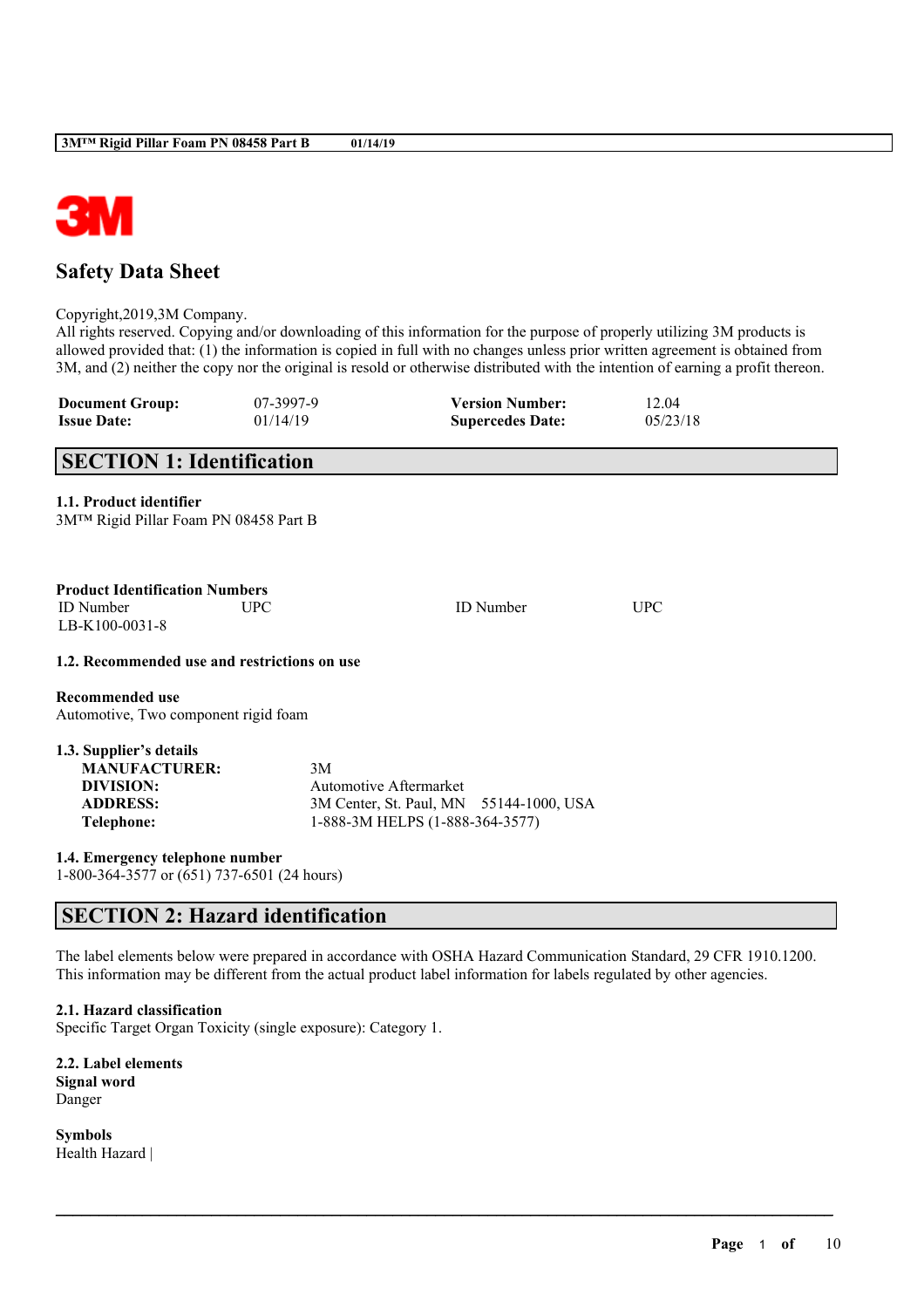#### **Pictograms**



**Hazard Statements** Causes damage to organs: liver nervous system | kidney/urinary tract |

#### **Precautionary Statements**

### **Prevention:**

Do not breathe dust/fume/gas/mist/vapors/spray. Do not eat, drink or smoke when using this product. Wash thoroughly after handling.

#### **Response:**

IF exposed: Call a POISON CENTER or doctor/physician. Specific treatment (see Notes to Physician on this label).

**Storage:** Store locked up.

## **Disposal:**

Dispose of contents/container in accordance with applicable local/regional/national/international regulations.

4% of the mixture consists of ingredients of unknown acute oral toxicity.

# **SECTION 3: Composition/information on ingredients**

| Ingredient                                      | <b>C.A.S. No.</b> | $%$ by Wt                   |
|-------------------------------------------------|-------------------|-----------------------------|
| Poly[Oxy(Methyl-1,2-Ethanediyl)], .Alpha.-      | 25322-69-4        | 30 - 60 Trade Secret *      |
| Hydro-.Omega.-Hydroxy-                          |                   |                             |
| Polypropylene Glycol Glycerol Triether          | 25791-96-2        | 40 Trade Secret *<br>$15 -$ |
| Dimethyl Siloxane, Reaction Product With Silica | 67762-90-7        | 10 Trade Secret *<br>$\sim$ |
| Water                                           | 7732-18-5         | 10 Trade Secret *<br>$\sim$ |
| Diethylene Glycol                               | $111-46-6$        | - 5 Trade Secret *          |
| Potassium Acetate                               | $127 - 08 - 2$    | - 5 Trade Secret *          |
| Polyalkylene Glycol                             | Trade Secret*     | $0.5 - 1.5$ Trade Secret *  |
| Siloxane Polyalkyleneoxide Copolymer            | Trade Secret*     | $0.5 - 1.5$ Trade Secret *  |

\*The specific chemical identity and/or exact percentage (concentration) of this composition has been withheld as a trade secret.

 $\mathcal{L}_\mathcal{L} = \mathcal{L}_\mathcal{L} = \mathcal{L}_\mathcal{L} = \mathcal{L}_\mathcal{L} = \mathcal{L}_\mathcal{L} = \mathcal{L}_\mathcal{L} = \mathcal{L}_\mathcal{L} = \mathcal{L}_\mathcal{L} = \mathcal{L}_\mathcal{L} = \mathcal{L}_\mathcal{L} = \mathcal{L}_\mathcal{L} = \mathcal{L}_\mathcal{L} = \mathcal{L}_\mathcal{L} = \mathcal{L}_\mathcal{L} = \mathcal{L}_\mathcal{L} = \mathcal{L}_\mathcal{L} = \mathcal{L}_\mathcal{L}$ 

# **SECTION 4: First aid measures**

## **4.1. Description of first aid measures**

#### **Inhalation:**

Remove person to fresh air. If you feel unwell, get medical attention.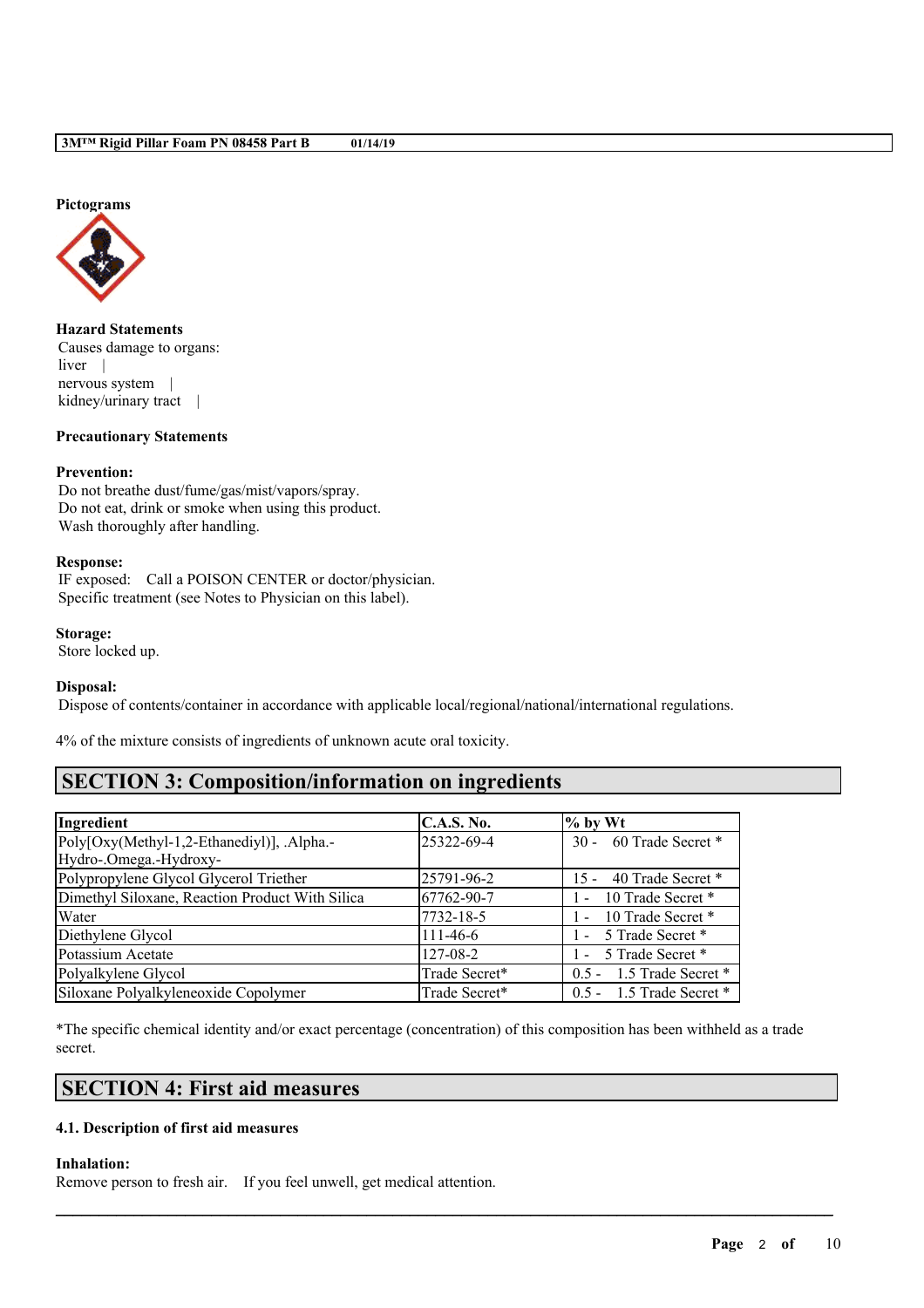## **Skin Contact:**

Wash with soap and water. If you feel unwell, get medical attention.

### **Eye Contact:**

Flush with large amounts of water. Remove contact lenses if easy to do. Continue rinsing. If signs/symptoms persist, get medical attention.

### **If Swallowed:**

Rinse mouth. If you feel unwell, get medical attention.

### **4.2. Most important symptoms and effects, both acute and delayed**

See Section 11.1. Information on toxicological effects.

### **4.3. Indication of any immediate medical attention and special treatment required**

Not applicable

## **SECTION 5: Fire-fighting measures**

## **5.1. Suitable extinguishing media**

In case of fire: Use a fire fighting agent suitable for ordinary combustible material such as water or foam to extinguish.

## **5.2. Special hazards arising from the substance or mixture**

Closed containers exposed to heat from fire may build pressure and explode.

### **5.3. Special protective actions for fire-fighters**

Water may not effectively extinguish fire; however, it should be used to keep fire-exposed containers and surfaces cool and prevent explosive rupture. Wear full protective clothing, including helmet, self-contained, positive pressure or pressure demand breathing apparatus, bunker coat and pants, bands around arms, waist and legs, face mask, and protective covering for exposed areas of the head.

## **SECTION 6: Accidental release measures**

## **6.1. Personal precautions, protective equipment and emergency procedures**

Evacuate area. Ventilate the area with fresh air. For large spill, or spills in confined spaces, provide mechanical ventilation to disperse or exhaust vapors, in accordance with good industrial hygiene practice. Refer to other sections of this SDS for information regarding physical and health hazards, respiratory protection, ventilation, and personal protective equipment.

## **6.2. Environmental precautions**

Avoid release to the environment. For larger spills, cover drains and build dikes to prevent entry into sewer systems or bodies of water.

### **6.3. Methods and material for containment and cleaning up**

Contain spill. Working from around the edges of the spill inward, cover with bentonite, vermiculite, or commercially available inorganic absorbent material. Mix in sufficient absorbent until it appears dry. Remember, adding an absorbent material does not remove a physical, health, or environmental hazard. Collect as much of the spilled material as possible. Place in a closed container approved for transportation by appropriate authorities. Clean up residue with an appropriate solvent selected by a qualified and authorized person. Ventilate the area with fresh air. Read and follow safety precautions on the solvent label and SDS. Seal the container. Dispose of collected material as soon as possible in accordance with applicable local/regional/national/international regulations.

 $\mathcal{L}_\mathcal{L} = \mathcal{L}_\mathcal{L} = \mathcal{L}_\mathcal{L} = \mathcal{L}_\mathcal{L} = \mathcal{L}_\mathcal{L} = \mathcal{L}_\mathcal{L} = \mathcal{L}_\mathcal{L} = \mathcal{L}_\mathcal{L} = \mathcal{L}_\mathcal{L} = \mathcal{L}_\mathcal{L} = \mathcal{L}_\mathcal{L} = \mathcal{L}_\mathcal{L} = \mathcal{L}_\mathcal{L} = \mathcal{L}_\mathcal{L} = \mathcal{L}_\mathcal{L} = \mathcal{L}_\mathcal{L} = \mathcal{L}_\mathcal{L}$ 

## **SECTION 7: Handling and storage**

## **7.1. Precautions for safe handling**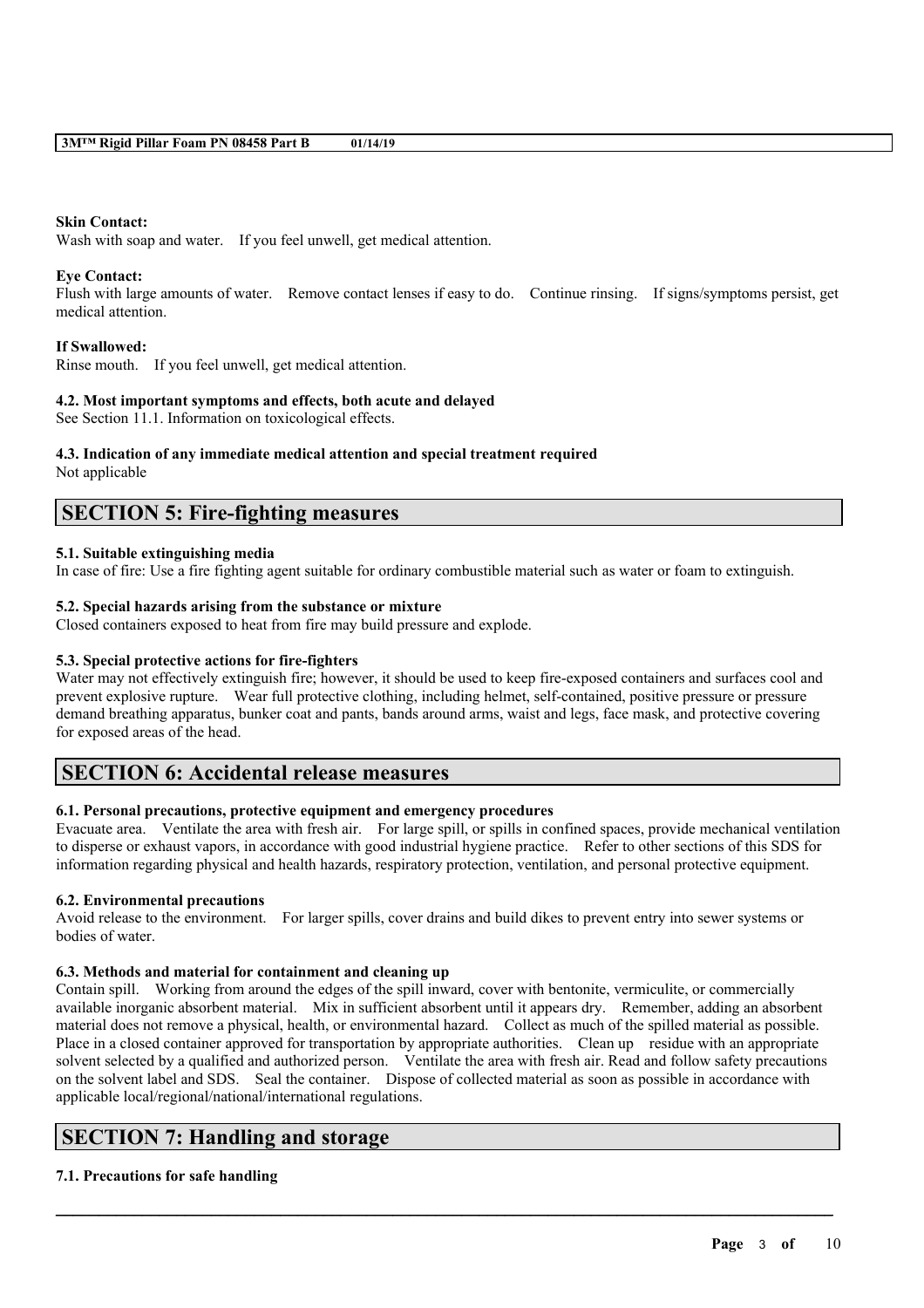#### **3M™ Rigid Pillar Foam PN 08458 Part B 01/14/19**

Do not breathe dust/fume/gas/mist/vapors/spray. Do not get in eyes, on skin, or on clothing. Do not eat, drink or smoke when using this product. Wash thoroughly after handling. Avoid release to the environment.

#### **7.2. Conditions for safe storage including any incompatibilities**

No special storage requirements.

# **SECTION 8: Exposure controls/personal protection**

### **8.1. Control parameters**

#### **Occupational exposure limits**

If a component is disclosed in section 3 but does not appear in the table below, an occupational exposure limit is not available for the component.

| Ingredient                                                                 | <b>C.A.S. No.</b> | Agency | Limit type                                                                  | <b>Additional Comments</b> |
|----------------------------------------------------------------------------|-------------------|--------|-----------------------------------------------------------------------------|----------------------------|
| Diethylene Glycol                                                          | $111-46-6$        | AIHA   | TWA:10 mg/m3                                                                |                            |
| $Poly[Oxy(Methyl-1,2-$<br>Ethanediyl)], .Alpha.-<br>Hydro-.Omega.-Hydroxy- | 125322-69-4  AIHA |        | TWA(as aerosol):10 mg/m3                                                    |                            |
| SILICA, AMORPHOUS                                                          | 167762-90-7 IOSHA |        | TWA concentration:0.8<br>$mg/m3$ ; TWA: 20 millions of<br>particles/cu. ft. |                            |

ACGIH : American Conference of Governmental Industrial Hygienists

AIHA : American Industrial Hygiene Association

CMRG : Chemical Manufacturer's Recommended Guidelines

OSHA : United States Department of Labor - Occupational Safety and Health Administration

TWA: Time-Weighted-Average

STEL: Short Term Exposure Limit

CEIL: Ceiling

#### **8.2. Exposure controls**

#### **8.2.1. Engineering controls**

Use general dilution ventilation and/or local exhaust ventilation to control airborne exposures to below relevant Exposure Limits and/or control dust/fume/gas/mist/vapors/spray. If ventilation is not adequate, use respiratory protection equipment.

#### **8.2.2. Personal protective equipment (PPE)**

#### **Eye/face protection**

Eye protection not required.

#### **Skin/hand protection**

No protective gloves required.

#### **Respiratory protection**

An exposure assessment may be needed to decide if a respirator is required. If a respirator is needed, use respirators as part of a full respiratory protection program. Based on the results of the exposure assessment, select from the following respirator type(s) to reduce inhalation exposure:

 $\mathcal{L}_\mathcal{L} = \mathcal{L}_\mathcal{L} = \mathcal{L}_\mathcal{L} = \mathcal{L}_\mathcal{L} = \mathcal{L}_\mathcal{L} = \mathcal{L}_\mathcal{L} = \mathcal{L}_\mathcal{L} = \mathcal{L}_\mathcal{L} = \mathcal{L}_\mathcal{L} = \mathcal{L}_\mathcal{L} = \mathcal{L}_\mathcal{L} = \mathcal{L}_\mathcal{L} = \mathcal{L}_\mathcal{L} = \mathcal{L}_\mathcal{L} = \mathcal{L}_\mathcal{L} = \mathcal{L}_\mathcal{L} = \mathcal{L}_\mathcal{L}$ 

Half facepiece or full facepiece air-purifying respirator suitable for organic vapors and particulates

For questions about suitability for a specific application, consult with your respirator manufacturer.

## **SECTION 9: Physical and chemical properties**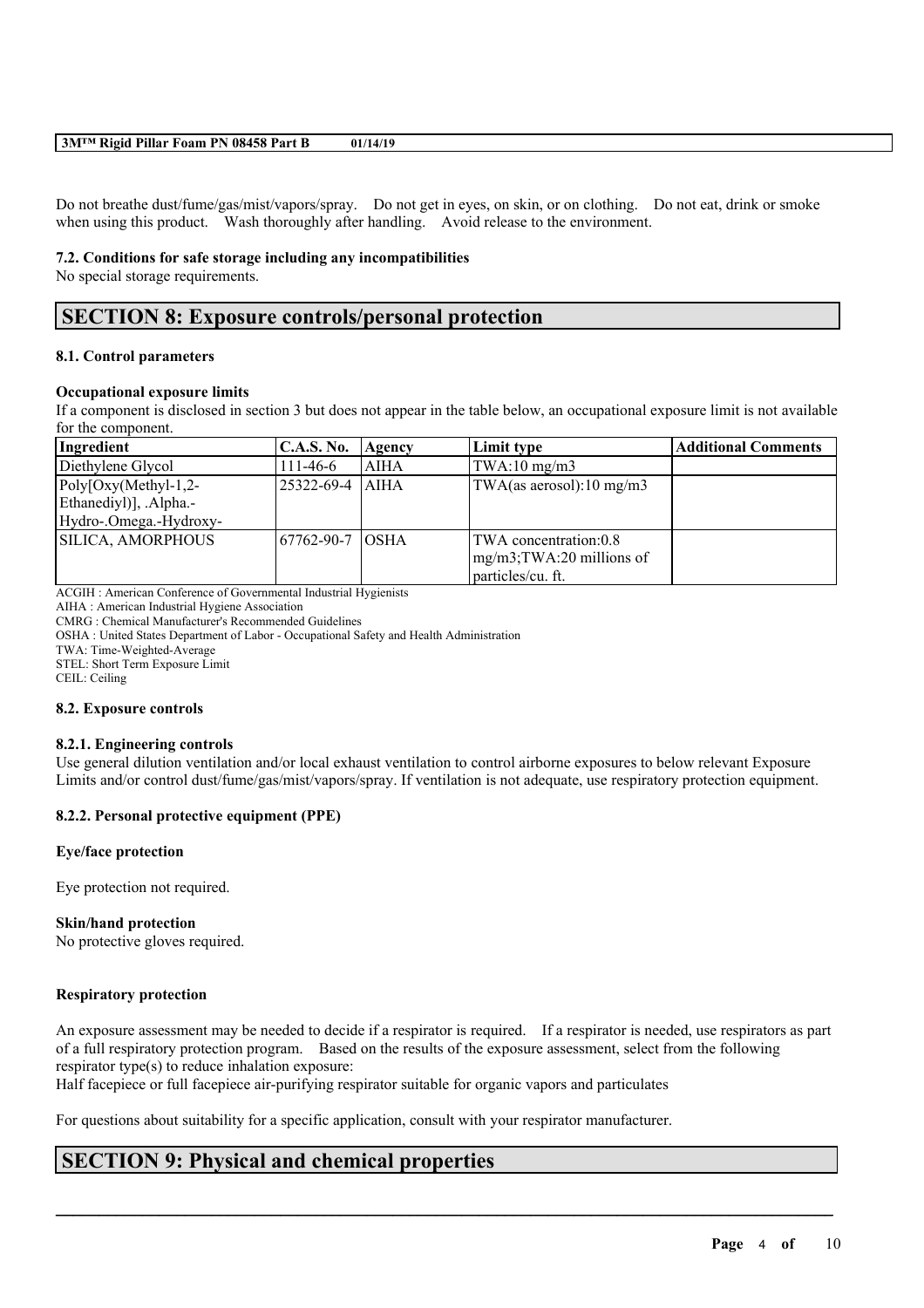**9.1. Information on basic physical and chemical properties**

| <b>General Physical Form:</b>             | Liquid                                                  |  |  |  |
|-------------------------------------------|---------------------------------------------------------|--|--|--|
| Odor, Color, Grade:                       | Off-white liquid odorless.                              |  |  |  |
| <b>Odor threshold</b>                     | No Data Available                                       |  |  |  |
| рH                                        | Not Applicable                                          |  |  |  |
| <b>Melting point</b>                      | Not Applicable                                          |  |  |  |
| <b>Boiling Point</b>                      | $>=390$ °F                                              |  |  |  |
| <b>Flash Point</b>                        | >=200 °F [Test Method: Closed Cup]                      |  |  |  |
| <b>Evaporation rate</b>                   | Not Applicable                                          |  |  |  |
| Flammability (solid, gas)                 | Not Applicable                                          |  |  |  |
| <b>Flammable Limits(LEL)</b>              | No Data Available                                       |  |  |  |
| <b>Flammable Limits(UEL)</b>              | No Data Available                                       |  |  |  |
| <b>Vapor Pressure</b>                     | $\leq$ =27 psia [@ 131 °F] [Details:MITS data]          |  |  |  |
| <b>Vapor Density</b>                      | Not Applicable                                          |  |  |  |
| <b>Density</b>                            | $1 - 1.08$ g/ml                                         |  |  |  |
| <b>Specific Gravity</b>                   | 1.04 $[RefStd:WATER=1]$                                 |  |  |  |
| <b>Solubility In Water</b>                | Not Applicable                                          |  |  |  |
| Solubility- non-water                     | No Data Available                                       |  |  |  |
| Partition coefficient: n-octanol/water    | No Data Available                                       |  |  |  |
| <b>Autoignition temperature</b>           | No Data Available                                       |  |  |  |
| <b>Decomposition temperature</b>          | No Data Available                                       |  |  |  |
| <b>Viscosity</b>                          | 4,000 - 8,000 centipoise [Test Method: Brookfield]      |  |  |  |
| <b>Hazardous Air Pollutants</b>           | 0.002 lb HAPS/lb solids [Test Method:Calculated]        |  |  |  |
| Molecular weight                          | No Data Available                                       |  |  |  |
| <b>Volatile Organic Compounds</b>         | 2 g/l [Test Method: calculated per CARB title 2]        |  |  |  |
| <b>Volatile Organic Compounds</b>         | 0.1 % weight [Test Method: calculated per CARB title 2] |  |  |  |
| <b>Percent volatile</b>                   | $0\%$ weight                                            |  |  |  |
| <b>VOC Less H2O &amp; Exempt Solvents</b> | 30 - 32 g/l [Test Method: calculated SCAQMD rule 443.1] |  |  |  |

# **SECTION 10: Stability and reactivity**

#### **10.1. Reactivity**

This material is considered to be non reactive under normal use conditions.

#### **10.2. Chemical stability** Stable.

**10.3. Possibility of hazardous reactions** Hazardous polymerization will not occur.

# **10.4. Conditions to avoid**

None known.

**10.5. Incompatible materials** None known.

## **10.6. Hazardous decomposition products**

**Substance Condition** Carbon monoxide Not Specified Carbon dioxide Not Specified Toxic Vapor, Gas, Particulate Not Specified

 $\mathcal{L}_\mathcal{L} = \mathcal{L}_\mathcal{L} = \mathcal{L}_\mathcal{L} = \mathcal{L}_\mathcal{L} = \mathcal{L}_\mathcal{L} = \mathcal{L}_\mathcal{L} = \mathcal{L}_\mathcal{L} = \mathcal{L}_\mathcal{L} = \mathcal{L}_\mathcal{L} = \mathcal{L}_\mathcal{L} = \mathcal{L}_\mathcal{L} = \mathcal{L}_\mathcal{L} = \mathcal{L}_\mathcal{L} = \mathcal{L}_\mathcal{L} = \mathcal{L}_\mathcal{L} = \mathcal{L}_\mathcal{L} = \mathcal{L}_\mathcal{L}$ 

# **SECTION 11: Toxicological information**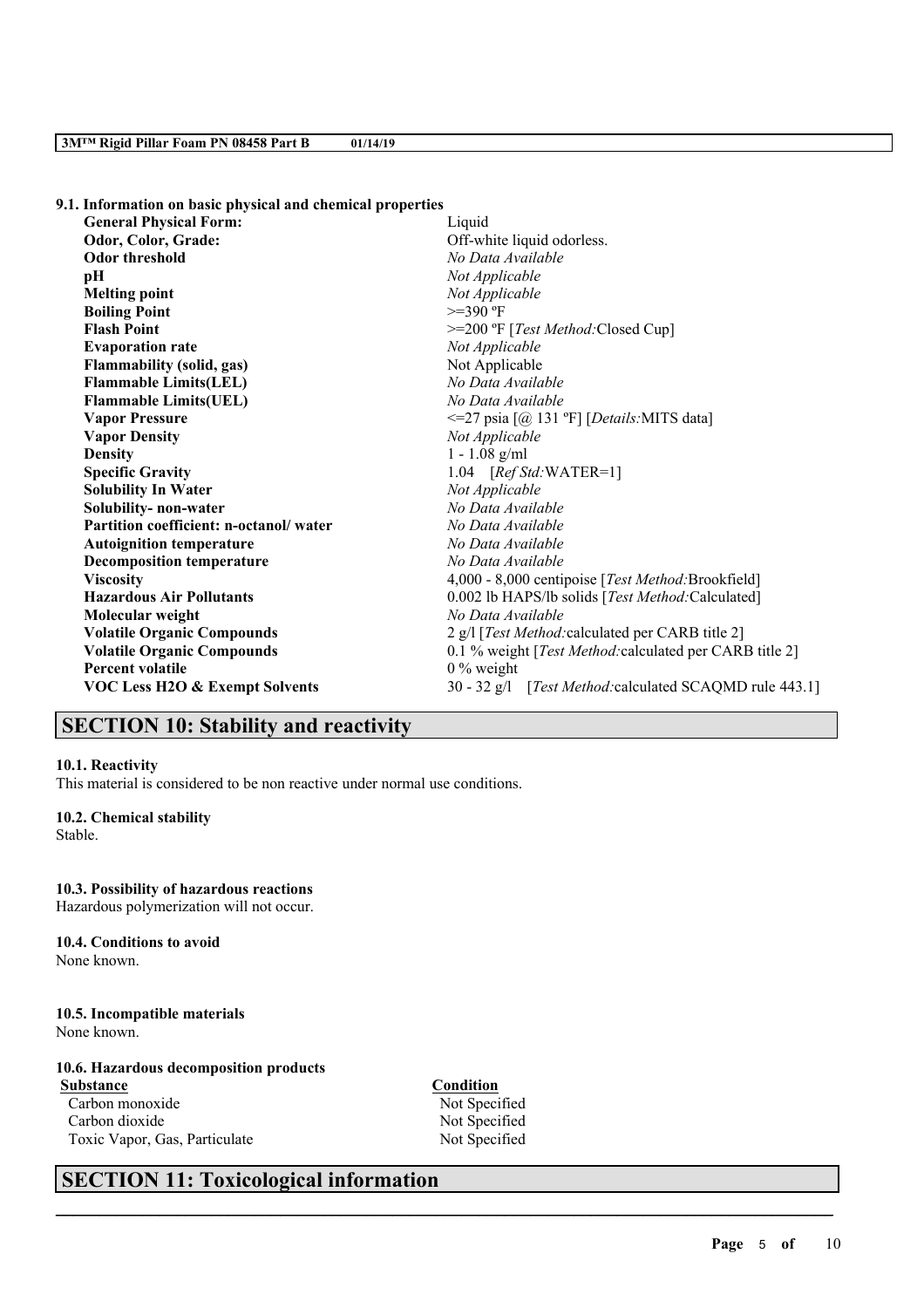#### **3M™ Rigid Pillar Foam PN 08458 Part B 01/14/19**

The information below may not be consistent with the material classification in Section 2 if specific ingredient **classifications are mandated by a competent authority. In addition, toxicological data on ingredients may not be** reflected in the material classification and/or the signs and symptoms of exposure, because an ingredient may be present below the threshold for labeling, an ingredient may not be available for exposure, or the data may not be **relevant to the material as a whole.**

### **11.1. Information on Toxicological effects**

### **Signs and Symptoms of Exposure**

### Based on test data and/or information on the components, this material may produce the following health effects:

### **Inhalation:**

Respiratory Tract Irritation: Signs/symptoms may include cough, sneezing, nasal discharge, headache, hoarseness, and nose and throat pain.

### **Skin Contact:**

Contact with the skin during product use is not expected to result in significant irritation.

### **Eye Contact:**

Vapors released during curing may cause eye irritation. Signs/symptoms may include redness, swelling, pain, tearing, and blurred or hazy vision.

#### **Ingestion:**

May be harmful if swallowed.

May cause additional health effects (see below).

## **Additional Health Effects:**

#### **Single exposure may cause target organ effects:**

Liver Effects: Signs/symptoms may include loss of appetite, weight loss, fatigue, weakness, abdominal tenderness and jaundice.

Neurological Effects: Signs/symptoms may include personality changes, lack of coordination, sensory loss, tingling or numbness of the extremities, weakness, tremors, and/or changes in blood pressure and heart rate.

Kidney/Bladder Effects: Signs/symptoms may include changes in urine production, abdominal or lower back pain, increased protein in urine, increased blood urea nitrogen (BUN), blood in urine, and painful urination.

### **Toxicological Data**

If a component is disclosed in section 3 but does not appear in a table below, either no data are available for that endpoint or the data are not sufficient for classification.

## **Acute Toxicity**

| Name                                                     | Route                  | <b>Species</b> | Value                                              |
|----------------------------------------------------------|------------------------|----------------|----------------------------------------------------|
| Overall product                                          | Dermal                 |                | No data available; calculated ATE >5,000 mg/kg     |
| Overall product                                          | Inhalation-            |                | No data available; calculated ATE > 50 mg/l        |
|                                                          | Vapor $(4 \text{ hr})$ |                |                                                    |
| Overall product                                          | Ingestion              |                | No data available; calculated ATE300 - 2,000 mg/kg |
| Poly[Oxy(Methyl-1,2-Ethanediyl)], .Alpha.-Hydro-.Omega.- | Dermal                 | Rabbit         | $LD50 > 10,000$ mg/kg                              |
| Hydroxy-                                                 |                        |                |                                                    |
| Poly[Oxy(Methyl-1,2-Ethanediyl)], .Alpha.-Hydro-.Omega.- | Ingestion              | Rat            | $LD50 > 2,000$ mg/kg                               |
| Hydroxy-                                                 |                        |                |                                                    |
| Polypropylene Glycol Glycerol Triether                   | Dermal                 | Rat            | $LD50 > 2,000$ mg/kg                               |
| Polypropylene Glycol Glycerol Triether                   | Inhalation-            | Rat            | $LC50 > 50$ mg/l                                   |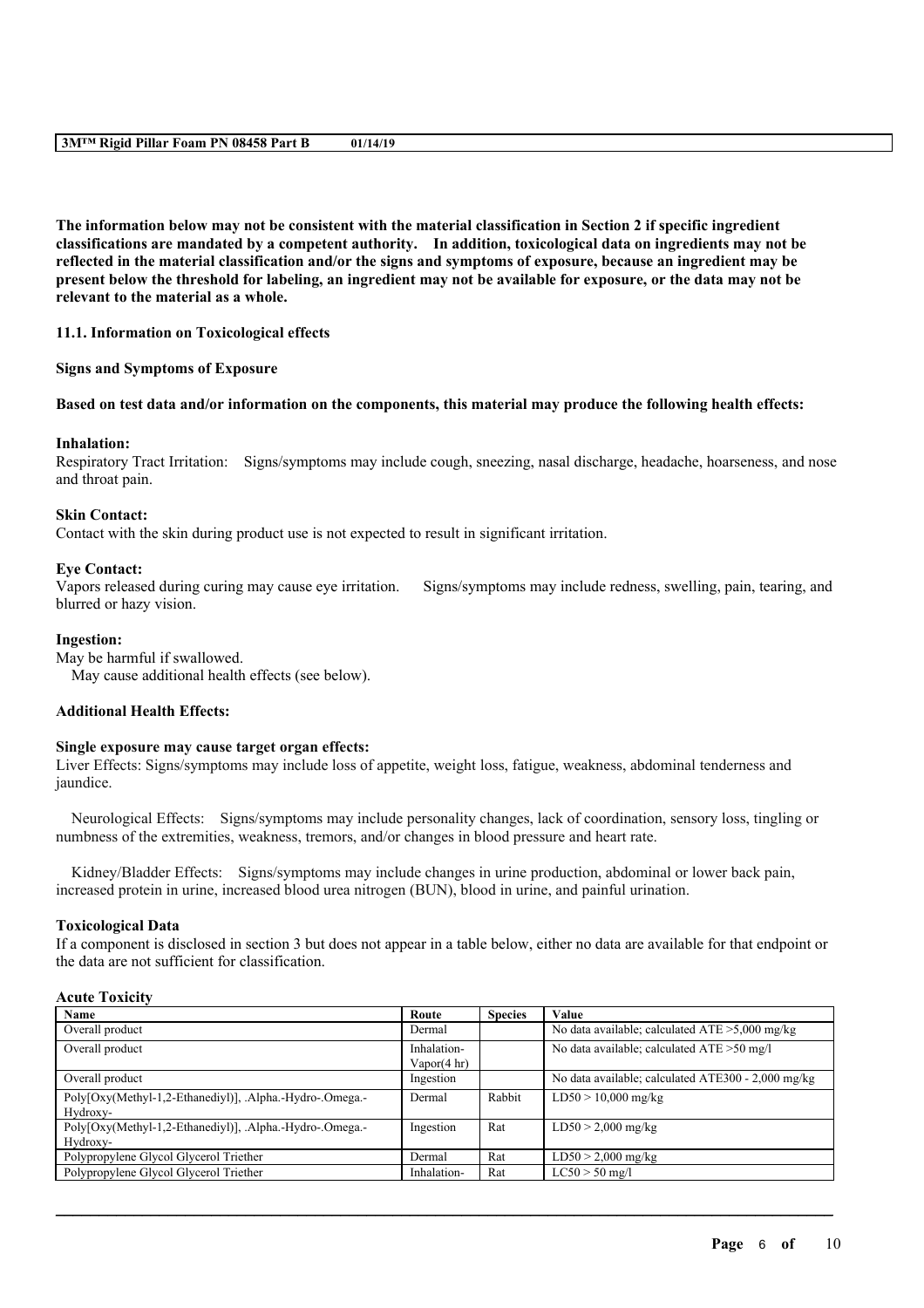## **3M™ Rigid Pillar Foam PN 08458 Part B 01/14/19**

|                                                 | Dust/Mist   |        |                                          |
|-------------------------------------------------|-------------|--------|------------------------------------------|
|                                                 | (4 hours)   |        |                                          |
| Polypropylene Glycol Glycerol Triether          | Ingestion   | Rat    | $LD50 \quad 4,600 \; mg/kg$              |
| Dimethyl Siloxane, Reaction Product With Silica | Dermal      | Rabbit | $LD50 > 5,000$ mg/kg                     |
| Dimethyl Siloxane, Reaction Product With Silica | Inhalation- | Rat    | $LC50 > 0.691$ mg/l                      |
|                                                 | Dust/Mist   |        |                                          |
|                                                 | (4 hours)   |        |                                          |
| Dimethyl Siloxane, Reaction Product With Silica | Ingestion   | Rat    | $LD50 > 5,110$ mg/kg                     |
| Diethylene Glycol                               | Ingestion   | Human  | LD50 estimated to be $300 - 2,000$ mg/kg |
| Diethylene Glycol                               | Dermal      | Rabbit | $LD50$ 13,300 mg/kg                      |
| Diethylene Glycol                               | Inhalation- | Rat    | $LC50 > 4.6$ mg/l                        |
|                                                 | Dust/Mist   |        |                                          |
|                                                 | (4 hours)   |        |                                          |

 $ATE = acute$  toxicity estimate

### **Skin Corrosion/Irritation**

| Name<br><b>Species</b>                                           |        | Value                     |
|------------------------------------------------------------------|--------|---------------------------|
|                                                                  |        |                           |
| Poly[Oxy(Methyl-1,2-Ethanediyl)], .Alpha.-Hydro-.Omega.-Hydroxy- | Rabbit | No significant irritation |
| Polypropylene Glycol Glycerol Triether                           | Rabbit | No significant irritation |
| Dimethyl Siloxane, Reaction Product With Silica                  | Rabbit | No significant irritation |
| Diethylene Glycol                                                | Rabbit | No significant irritation |

### **Serious Eye Damage/Irritation**

| Name                                                            | <b>Species</b> | Value                     |
|-----------------------------------------------------------------|----------------|---------------------------|
|                                                                 |                |                           |
| Poly[Oxy(Methyl-1,2-Ethanediyl)], Alpha.-Hydro-.Omega.-Hydroxy- | Rabbit         | No significant irritation |
| Polypropylene Glycol Glycerol Triether                          | Rabbit         | Mild irritant             |
| Dimethyl Siloxane, Reaction Product With Silica                 | Rabbit         | No significant irritation |
| Diethylene Glycol                                               | Rabbit         | Mild irritant             |

## **Skin Sensitization**

| <b>Name</b>                                        | <b>Species</b> | Value          |
|----------------------------------------------------|----------------|----------------|
| Reaction Product With Silica<br>Dimethyl Siloxane. | Human          | Not classified |
|                                                    | and            |                |
|                                                    | anımal         |                |

### **Respiratory Sensitization**

For the component/components, either no data are currently available or the data are not sufficient for classification.

### **Germ Cell Mutagenicity**

| <b>BY</b><br>Name                                                    | Route                   | Value         |
|----------------------------------------------------------------------|-------------------------|---------------|
| Product With Silica<br>' Siloxane.<br>$\sim$<br>Dimethyl<br>Reaction | Vitro<br><sub>1</sub> n | Not mutagenic |

## **Carcinogenicity**

| Name                                                                              | Koute     | Species | ⁄ alue                                                        |
|-----------------------------------------------------------------------------------|-----------|---------|---------------------------------------------------------------|
| $\sim$<br>$\sim$<br>Product With<br>. Silica<br>Dimethv.<br>Reaction<br>Siloxane. | Not       | Mouse   | e data are not<br>: data exist<br>but the<br>positive<br>Some |
|                                                                                   | Specified |         | ficient for c<br>classification<br>sut                        |

## **Reproductive Toxicity**

## **Reproductive and/or Developmental Effects**

| <b>Name</b>                              | Route     | Value                                  | <b>Species</b> | <b>Test Result</b> | <b>Exposure</b> |
|------------------------------------------|-----------|----------------------------------------|----------------|--------------------|-----------------|
|                                          |           |                                        |                |                    | <b>Duration</b> |
| Dimethyl Siloxane, Reaction Product With | Ingestion | Not classified for female reproduction | Rat            | NOAEL 509          | l generation    |
| Silica                                   |           |                                        |                | mg/kg/day          |                 |
| Dimethyl Siloxane, Reaction Product With | Ingestion | Not classified for male reproduction   | Rat            | NOAEL 497          | l generation    |
| Silica                                   |           |                                        |                | mg/kg/day          |                 |
| Dimethyl Siloxane, Reaction Product With | Ingestion | Not classified for development         | Rat            | <b>NOAEL 1.350</b> | during          |
| Silica                                   |           |                                        |                | mg/kg/day          | organogenesi    |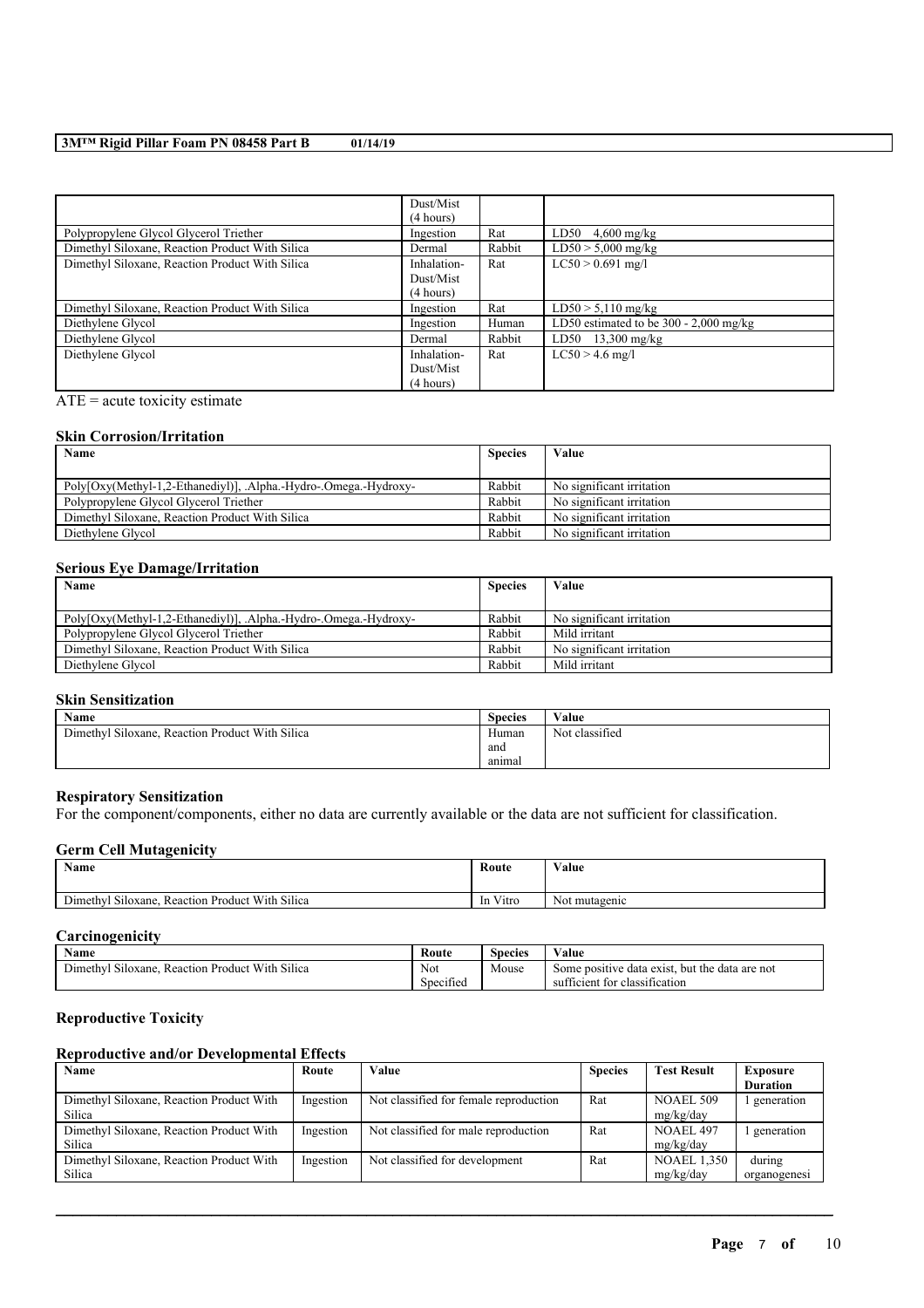| 3M™ Rigid Pillar Foam PN 08458 Part B | 01/14/19 |
|---------------------------------------|----------|
|---------------------------------------|----------|

## **Target Organ(s)**

## **Specific Target Organ Toxicity - single exposure**

| Name              | Route     | Target Organ(s)                                      | Value                   | <b>Species</b> | <b>Test Result</b>            | <b>Exposure</b>           |
|-------------------|-----------|------------------------------------------------------|-------------------------|----------------|-------------------------------|---------------------------|
|                   |           |                                                      |                         |                |                               | <b>Duration</b>           |
| Diethylene Glycol | Ingestion | $liver$ nervous<br>system   kidney<br>and/or bladder | Causes damage to organs | Human          | <b>NOAEL Not</b><br>available | poisoning<br>and/or abuse |
| Diethylene Glycol | Ingestion | central nervous                                      | May cause drowsiness or | Human          | <b>NOAEL Not</b>              | poisoning                 |
|                   |           | system depression                                    | dizziness               |                | available                     | and/or abuse              |

## **Specific Target Organ Toxicity - repeated exposure**

| Name                                                         | Route      | Target Organ(s)                 | Value          | <b>Species</b> | <b>Test Result</b>            | Exposure<br><b>Duration</b> |
|--------------------------------------------------------------|------------|---------------------------------|----------------|----------------|-------------------------------|-----------------------------|
| Dimethyl Siloxane.<br><b>Reaction Product With</b><br>Silica | Inhalation | respiratory system<br>silicosis | Not classified | Human          | <b>NOAEL Not</b><br>available | occupational<br>exposure    |

## **Aspiration Hazard**

For the component/components, either no data are currently available or the data are not sufficient for classification.

Please contact the address or phone number listed on the first page of the SDS for additional toxicological information **on this material and/or its components.**

## **SECTION 12: Ecological information**

## **Ecotoxicological information**

Please contact the address or phone number listed on the first page of the SDS for additional ecotoxicological information on this material and/or its components.

## **Chemical fate information**

Please contact the address or phone number listed on the first page of the SDS for additional chemical fate information on this material and/or its components.

## **SECTION 13: Disposal considerations**

## **13.1. Disposal methods**

Dispose of contents/ container in accordance with the local/regional/national/international regulations.

Dispose of completely cured (or polymerized) material in a permitted industrial waste facility. As a disposal alternative, incinerate uncured product in a permitted waste incineration facility. Proper destruction may require the use of additional fuel during incineration processes. Empty drums/barrels/containers used for transporting and handling hazardous chemicals (chemical substances/mixtures/preparations classified as Hazardous as per applicable regulations) shall be considered, stored, treated & disposed of as hazardous wastes unless otherwise defined by applicable waste regulations. Consult with the respective regulating authorities to determine the available treatment and disposal facilities.

 $\mathcal{L}_\mathcal{L} = \mathcal{L}_\mathcal{L} = \mathcal{L}_\mathcal{L} = \mathcal{L}_\mathcal{L} = \mathcal{L}_\mathcal{L} = \mathcal{L}_\mathcal{L} = \mathcal{L}_\mathcal{L} = \mathcal{L}_\mathcal{L} = \mathcal{L}_\mathcal{L} = \mathcal{L}_\mathcal{L} = \mathcal{L}_\mathcal{L} = \mathcal{L}_\mathcal{L} = \mathcal{L}_\mathcal{L} = \mathcal{L}_\mathcal{L} = \mathcal{L}_\mathcal{L} = \mathcal{L}_\mathcal{L} = \mathcal{L}_\mathcal{L}$ 

# **SECTION 14: Transport Information**

For Transport Information, please visit http://3M.com/Transportinfo or call 1-800-364-3577 or 651-737-6501.

# **SECTION 15: Regulatory information**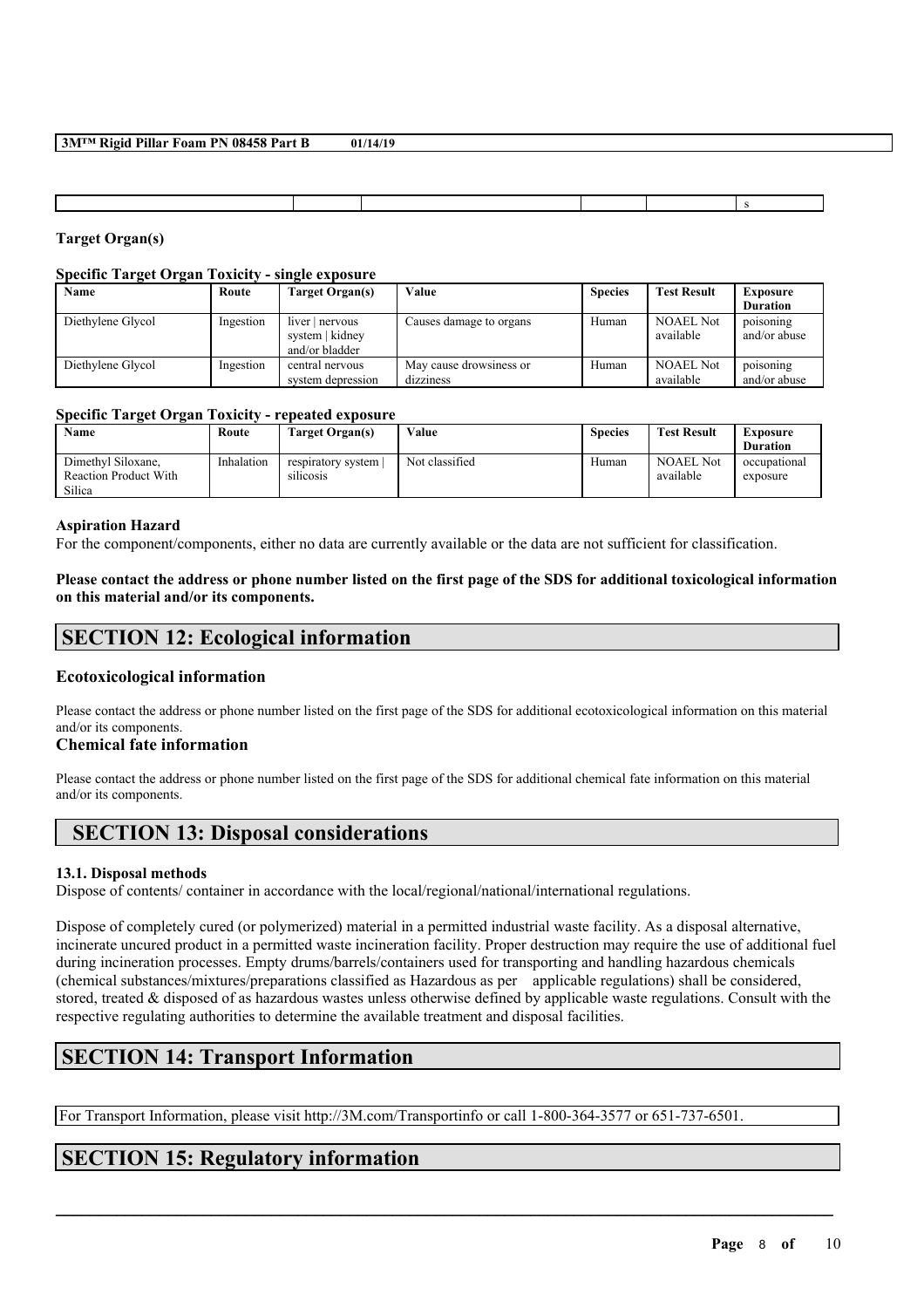## **15.1. US Federal Regulations**

Contact 3M for more information.

### **EPCRA 311/312 Hazard Classifications:**

**Physical Hazards**

Not applicable

## **Health Hazards**

Specific target organ toxicity (single or repeated exposure)

## **15.2. State Regulations**

Contact 3M for more information.

#### **California Proposition 65**

| Ingredient                      | <b>C.A.S. No.</b> | Listing                   |
|---------------------------------|-------------------|---------------------------|
| <b>CADMIUM</b>                  | 7440-43-9         | Male reproductive toxin   |
| CADMIUM AND CADMIUM COMPOUNDS   | 7440-43-9         | Carcinogen                |
| <b>CADMIUM</b>                  | 7440-43-9         | Developmental Toxin       |
| <b>ACETALDEHYDE</b>             | $75-07-0$         | Carcinogen                |
| ETHYLENE GLYCOL (INGESTED)      | $107 - 21 - 1$    | Developmental Toxin       |
| <b>FURAN</b>                    | $110 - 00 - 9$    | Carcinogen                |
| MERCURY AND MERCURY COMPOUNDS   | 7439-97-6         | Developmental Toxin       |
| PROPYLENE OXIDE                 | 75-56-9           | Carcinogen                |
| CHROMIUM (HEXAVALENT COMPOUNDS) | None              | Female reproductive toxin |
| CHROMIUM (HEXAVALENT COMPOUNDS) | None              | Male reproductive toxin   |
| CHROMIUM (HEXAVALENT COMPOUNDS) | None              | Carcinogen                |
| CHROMIUM (HEXAVALENT COMPOUNDS) | None              | Developmental Toxin       |
| <b>LEAD</b>                     | 7439-92-1         | Female reproductive toxin |
| <b>LEAD</b>                     | 7439-92-1         | Male reproductive toxin   |
| <b>LEAD</b>                     | 7439-92-1         | Carcinogen                |
| <b>LEAD</b>                     | 7439-92-1         | Developmental Toxin       |
| <b>COBALT METAL POWDER</b>      | 7440-48-4         | Carcinogen                |

## **15.3. Chemical Inventories**

The components of this product are in compliance with the chemical notification requirements of TSCA. All required components of this product are listed on the active portion of the TSCA Inventory.

Contact 3M for more information.

## **15.4. International Regulations**

Contact 3M for more information.

**This SDS has been prepared to meet the U.S. OSHA Hazard Communication Standard, 29 CFR 1910.1200.**

# **SECTION 16: Other information**

#### **NFPA Hazard Classification**

**Health:** 1 **Flammability:** 1 **Instability:** 0 **Special Hazards:** None

National Fire Protection Association (NFPA) hazard ratings are designed for use by emergency response personnel to address the hazards that are presented by short-term, acute exposure to a material under conditions of fire, spill, or similar emergencies. Hazard ratings are primarily based on the inherent physical and toxic properties of the material but also include the toxic properties of combustion or decomposition products that are known to be generated in significant quantities.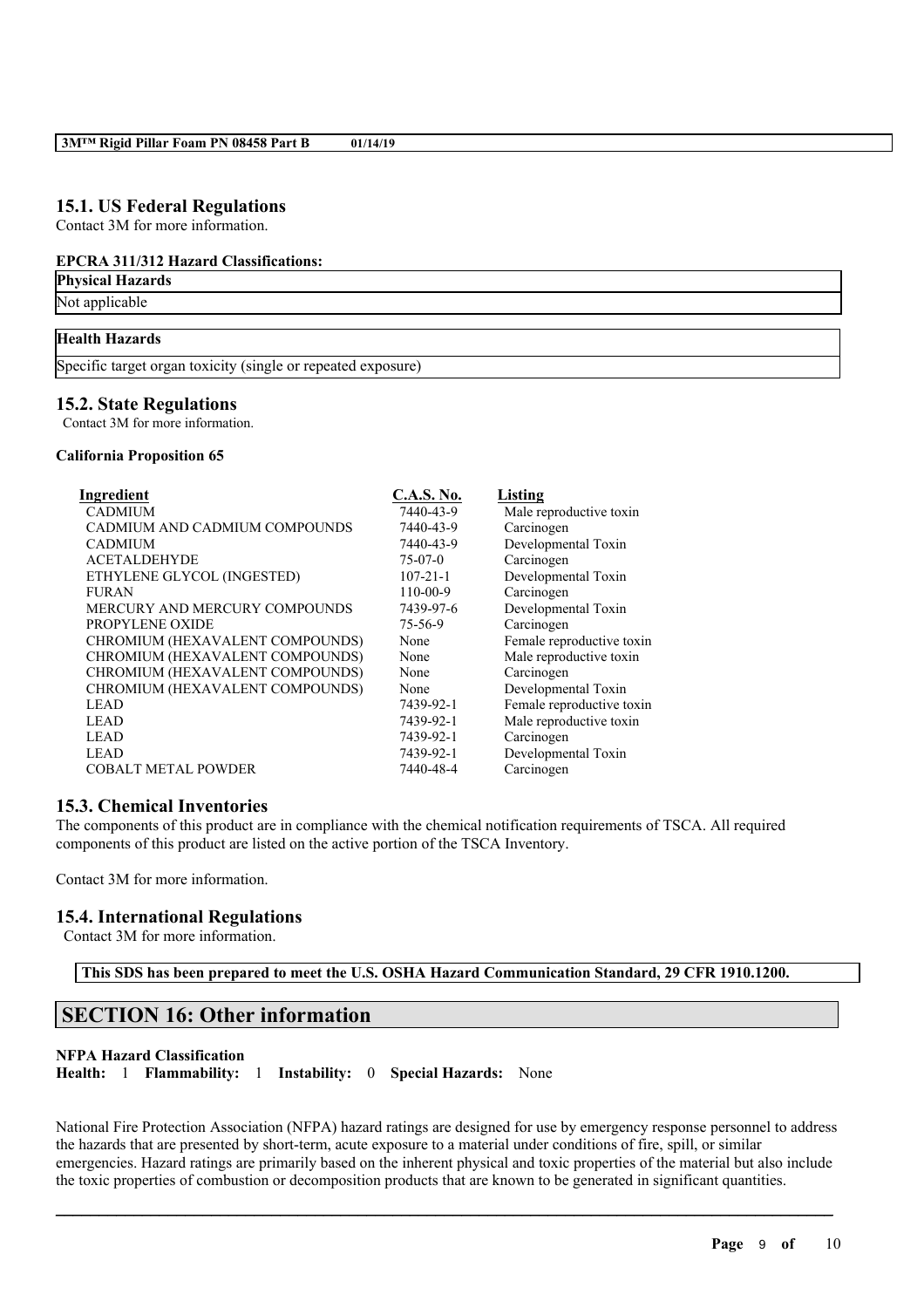**3M™ Rigid Pillar Foam PN 08458 Part B 01/14/19**

| <b>Document Group:</b> | 07-3997-9 | <b>Version Number:</b>  | 12.04    |
|------------------------|-----------|-------------------------|----------|
| <b>Issue Date:</b>     | 01/14/19  | <b>Supercedes Date:</b> | 05/23/18 |

DISCLAIMER: The information in this Safety Data Sheet (SDS) is believed to be correct as of the date issued.3MMAKES NO WARRANTIES, EXPRESSED OR IMPLIED, INCLUDING, BUT NOT LIMITED TO, ANY IMPLIED WARRANTY OF MERCHANTABILITY OR FITNESS FOR A PARTICULAR PURPOSE OR COURSE OF PERFORMANCE OR USAGE OF TRADE.User is responsible for determining whether the3Mproduct is fit for a particular purpose and suitable for user's method of use or application.Given the variety of factors that can affect the use and application of a3Mproduct, some of which are uniquely within the user's knowledge and control, it is essential that the user evaluate the3Mproduct to determine whether it is fit for a particular purpose and suitable for user's method of use or application.

3Mprovides information in electronic form as a service to its customers. Due to the remote possibility that electronic transfer may have resulted in errors, omissions or alterations in this information,3Mmakes no representations as to its completeness or accuracy. In addition, information obtained from a database may not be as current as the information in the SDS available directly from3M

 $\mathcal{L}_\mathcal{L} = \mathcal{L}_\mathcal{L} = \mathcal{L}_\mathcal{L} = \mathcal{L}_\mathcal{L} = \mathcal{L}_\mathcal{L} = \mathcal{L}_\mathcal{L} = \mathcal{L}_\mathcal{L} = \mathcal{L}_\mathcal{L} = \mathcal{L}_\mathcal{L} = \mathcal{L}_\mathcal{L} = \mathcal{L}_\mathcal{L} = \mathcal{L}_\mathcal{L} = \mathcal{L}_\mathcal{L} = \mathcal{L}_\mathcal{L} = \mathcal{L}_\mathcal{L} = \mathcal{L}_\mathcal{L} = \mathcal{L}_\mathcal{L}$ 

## **3M USA SDSs are available at www.3M.com**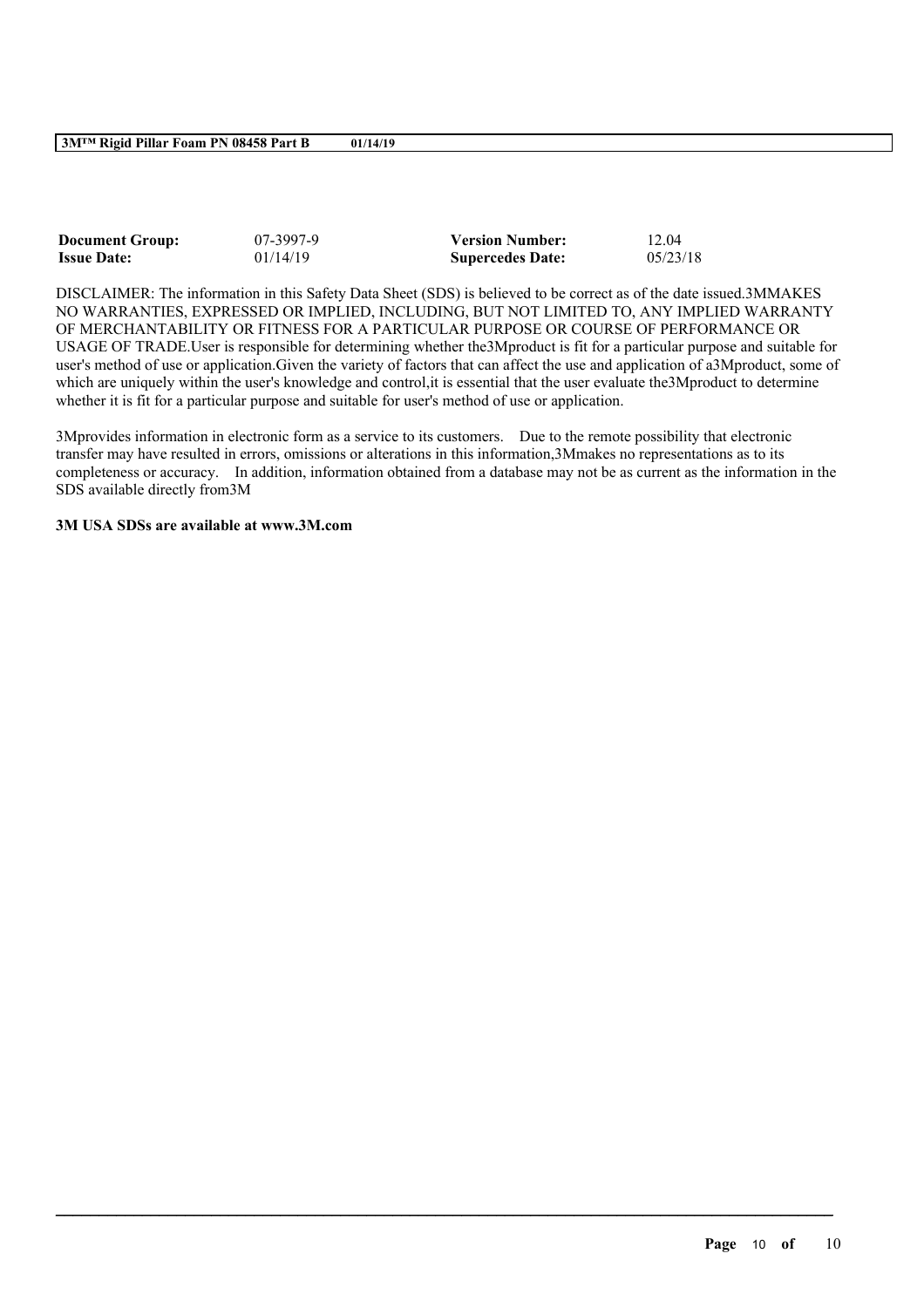

# **Safety Data Sheet**

Copyright,2019,3M Company.

All rights reserved. Copying and/or downloading of this information for the purpose of properly utilizing 3M products is allowed provided that: (1) the information is copied in full with no changes unless prior written agreement is obtained from 3M, and (2) neither the copy nor the original is resold or otherwise distributed with the intention of earning a profit thereon.

| <b>Document Group:</b> | 07-3996-1 | <b>Version Number:</b>  | 12.01    |
|------------------------|-----------|-------------------------|----------|
| <b>Issue Date:</b>     | 10/22/19  | <b>Supercedes Date:</b> | 10/22/18 |

# **SECTION 1: Identification**

### **1.1. Product identifier**

3M™ Rigid Pillar Foam PN 08458 Part A

### **1.2. Recommended use and restrictions on use**

#### **Recommended use**

Automotive, Two component rigid foam

| 1.3. Supplier's details |                                         |  |
|-------------------------|-----------------------------------------|--|
| <b>MANUFACTURER:</b>    | 3M                                      |  |
| DIVISION:               | Automotive Aftermarket                  |  |
| <b>ADDRESS:</b>         | 3M Center, St. Paul, MN 55144-1000, USA |  |
| Telephone:              | 1-888-3M HELPS (1-888-364-3577)         |  |

**1.4. Emergency telephone number**

1-800-364-3577 or (651) 737-6501 (24 hours)

# **SECTION 2: Hazard identification**

The label elements below were prepared in accordance with OSHA Hazard Communication Standard, 29 CFR 1910.1200. This information may be different from the actual product label information for labels regulated by other agencies.

 $\mathcal{L}_\mathcal{L} = \mathcal{L}_\mathcal{L} = \mathcal{L}_\mathcal{L} = \mathcal{L}_\mathcal{L} = \mathcal{L}_\mathcal{L} = \mathcal{L}_\mathcal{L} = \mathcal{L}_\mathcal{L} = \mathcal{L}_\mathcal{L} = \mathcal{L}_\mathcal{L} = \mathcal{L}_\mathcal{L} = \mathcal{L}_\mathcal{L} = \mathcal{L}_\mathcal{L} = \mathcal{L}_\mathcal{L} = \mathcal{L}_\mathcal{L} = \mathcal{L}_\mathcal{L} = \mathcal{L}_\mathcal{L} = \mathcal{L}_\mathcal{L}$ 

## **2.1. Hazard classification**

Serious Eye Damage/Irritation: Category 2A. Skin Corrosion/Irritation: Category 2. Respiratory Sensitizer: Category 1. Skin Sensitizer: Category 1. Specific Target Organ Toxicity (single exposure): Category 3. Specific Target Organ Toxicity (repeated exposure): Category 1.

**2.2. Label elements Signal word** Danger

**Symbols** Exclamation mark | Health Hazard |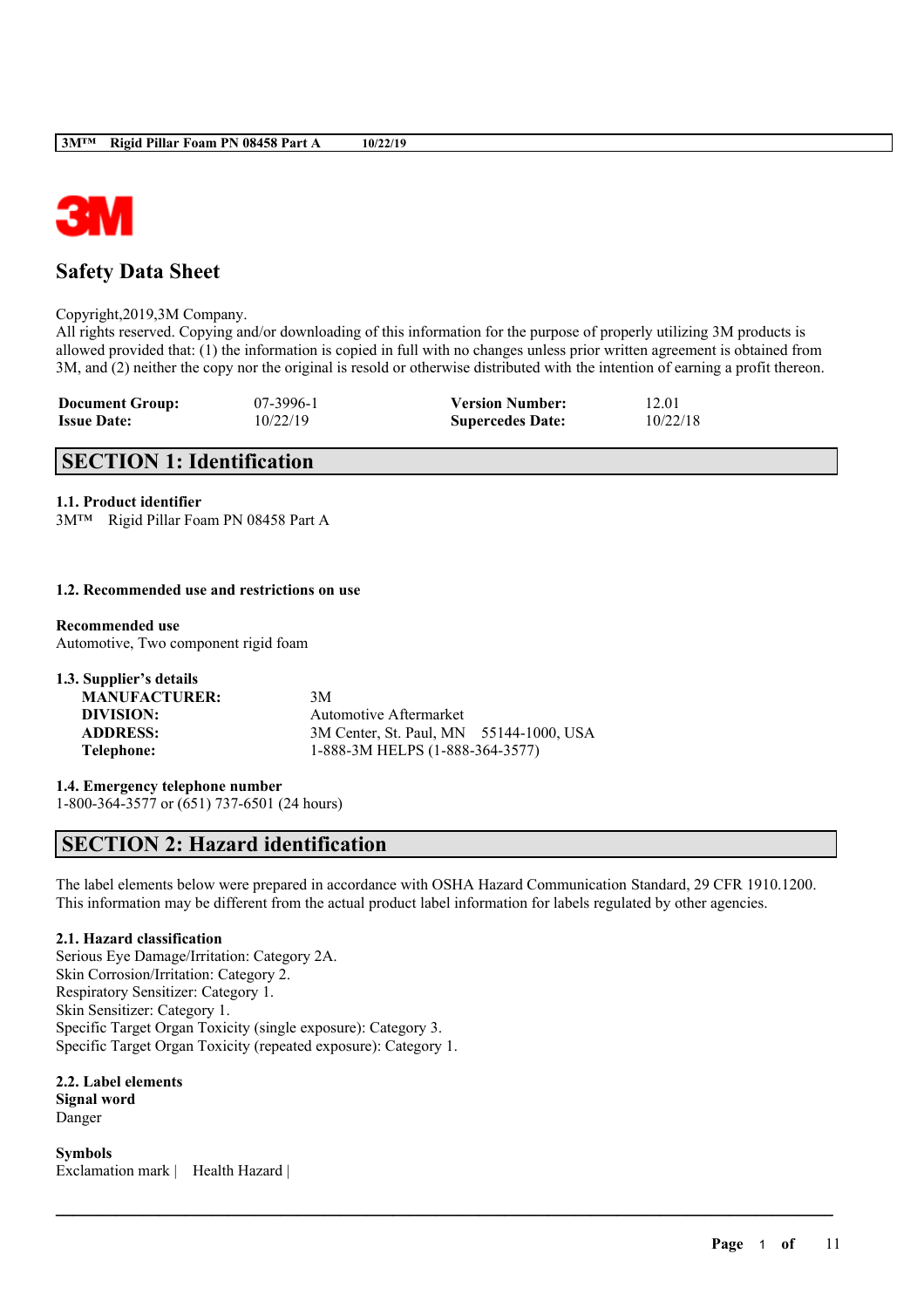

**Hazard Statements** Causes serious eye irritation. Causes skin irritation. May cause allergy or asthma symptoms or breathing difficulties if inhaled. May cause an allergic skin reaction. May cause respiratory irritation.

Causes damage to organs through prolonged or repeated exposure: respiratory system |

## **Precautionary Statements**

#### **Prevention:**

Do not breathe dust/fume/gas/mist/vapors/spray. Use only outdoors or in a well-ventilated area. In case of inadequate ventilation wear respiratory protection. Wear protective gloves and eye/face protection. Do not eat, drink or smoke when using this product. Wash thoroughly after handling.

Contaminated work clothing must not be allowed out of the workplace.

#### **Response:**

IF INHALED: Remove person to fresh air and keep comfortable for breathing. If experiencing respiratory symptoms: Call a POISON CENTER or doctor/physician. IF IN EYES: Rinse cautiously with water for several minutes. Remove contact lenses, if present and easy to do. Continue rinsing. If eye irritation persists: Get medical advice/attention. IF ON SKIN: Wash with plenty of soap and water.

If skin irritation or rash occurs: Get medical advice/attention.

Take off contaminated clothing and wash it before reuse.

Call a POISON CENTER or doctor/physician if you feel unwell.

### **Storage:**

Store in a well-ventilated place. Keep container tightly closed. Store locked up.

#### **Disposal:**

Dispose of contents/container in accordance with applicable local/regional/national/international regulations.

## **Supplemental Information:**

Persons previously sensitized to isocyanates may develop a cross-sensitization reaction to other isocyanates.

## **SECTION 3: Composition/information on ingredients**

| Ingredient                                      | <b>IC.A.S. No.</b> | $\frac{1}{6}$ by Wt    |
|-------------------------------------------------|--------------------|------------------------|
| $[P, P'-Method$ Methylenebis(phenyl isocyanate) | 101-68-8           | 30 - 60 Trade Secret * |
| Polymethylene Polyphenylene Isocyanate          | 9016-87-9          | 30 - 60 Trade Secret * |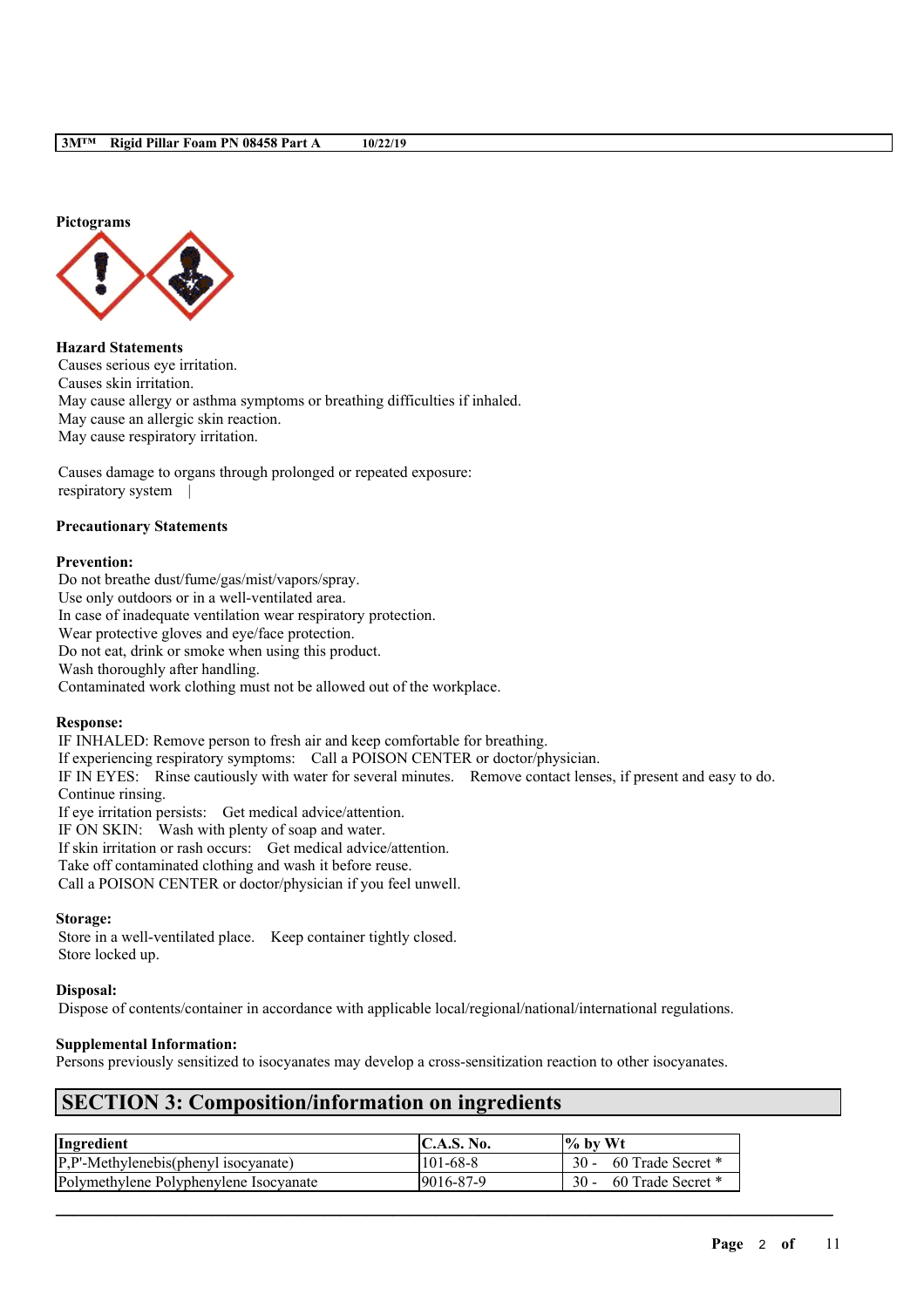**3M™ Rigid Pillar Foam PN 08458 Part A 10/22/19**

| 1.1'-METHYLENEBIS(ISOCYANATOBENZENE)            | 126447-40-5       | 30 Trade Secret *<br>$10 -$ |
|-------------------------------------------------|-------------------|-----------------------------|
| Dimethyl Siloxane, Reaction Product With Silica | $167762 - 90 - 7$ | Trade Secret *              |

\*The specific chemical identity and/or exact percentage (concentration) of this composition has been withheld as a trade secret.

## **SECTION 4: First aid measures**

## **4.1. Description of first aid measures**

## **Inhalation:**

Remove person to fresh air. If you feel unwell, get medical attention.

## **Skin Contact:**

Immediately wash with soap and water. Remove contaminated clothing and wash before reuse. If signs/symptoms develop, get medical attention.

### **Eye Contact:**

Immediately flush with large amounts of water. Remove contact lenses if easy to do. Continue rinsing. Get medical attention.

### **If Swallowed:**

Rinse mouth. If you feel unwell, get medical attention.

## **4.2. Most important symptoms and effects, both acute and delayed**

See Section 11.1. Information on toxicological effects.

## **4.3. Indication of any immediate medical attention and special treatment required**

Not applicable

## **SECTION 5: Fire-fighting measures**

## **5.1. Suitable extinguishing media**

DO NOT USE WATER In case of fire: Use a carbon dioxide extinguisher to extinguish.

## **5.2. Special hazards arising from the substance or mixture**

None inherent in this product.

## **5.3. Special protective actions for fire-fighters**

No special protective actions for fire-fighters are anticipated.

## **SECTION 6: Accidental release measures**

## **6.1. Personal precautions, protective equipment and emergency procedures**

Evacuate area. Ventilate the area with fresh air. For large spill, or spills in confined spaces, provide mechanical ventilation to disperse or exhaust vapors, in accordance with good industrial hygiene practice. Refer to other sections of this SDS for information regarding physical and health hazards, respiratory protection, ventilation, and personal protective equipment.

## **6.2. Environmental precautions**

Avoid release to the environment.

## **6.3. Methods and material for containment and cleaning up**

Contain spill. Pour isocyanate decontaminant solution (90% water, 8% concentrated ammonia, 2% detergent) on spill and allow to react for 10 minutes. Or pour water on spill and allow to react for more than 30 minutes. Cover with absorbent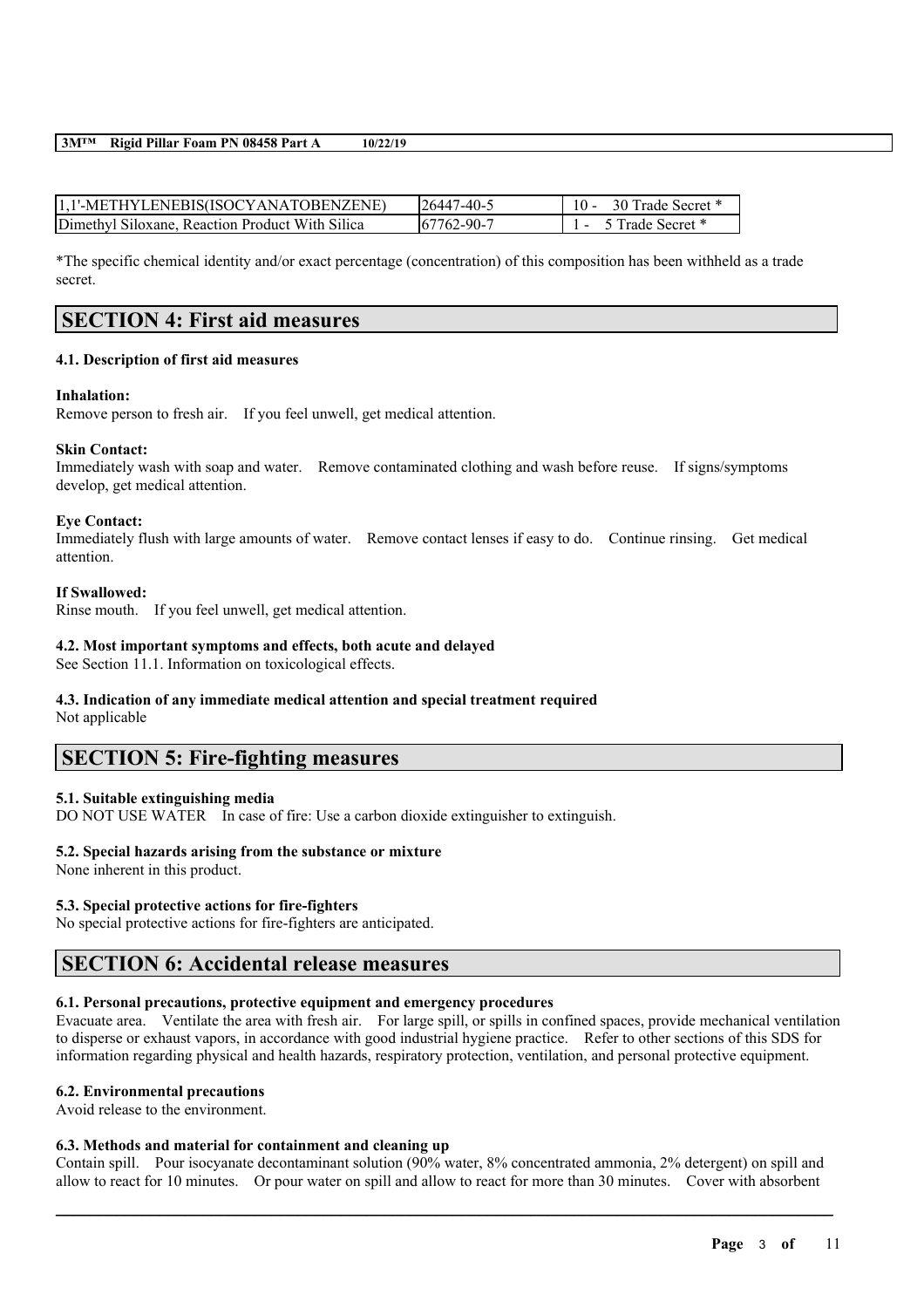#### **3M™ Rigid Pillar Foam PN 08458 Part A 10/22/19**

material. Working from around the edges of the spill inward, cover with bentonite, vermiculite, or commercially available inorganic absorbent material. Mix in sufficient absorbent until it appears dry. Remember, adding an absorbent material does not remove a physical, health, or environmental hazard. Collect as much of the spilled material as possible. Place in a container approved for transportation by appropriate authorities, but do not seal the container for 48 hours to avoid pressure build-up. Clean up residue with an appropriate solvent selected by a qualified and authorized person. Ventilate the area with fresh air. Read and follow safety precautions on the solvent label and SDS. Dispose of collected material as soon as possible in accordance with applicable local/regional/national/international regulations.

# **SECTION 7: Handling and storage**

## **7.1. Precautions for safe handling**

For industrial/occupational use only. Not for consumer sale or use. Do not use in a confined area with minimal air exchange. Do not breathe dust/fume/gas/mist/vapors/spray. Do not get in eyes, on skin, or on clothing. Do not eat, drink or smoke when using this product. Wash thoroughly after handling. Contaminated work clothing should not be allowed out of the workplace. Avoid release to the environment. Wash contaminated clothing before reuse.

## **7.2. Conditions for safe storage including any incompatibilities**

Store in a well-ventilated place. Keep container tightly closed to prevent contamination with water or air. If contamination is suspected, do not reseal container. Store in a dry place. Store away from amines.

## **SECTION 8: Exposure controls/personal protection**

## **8.1. Control parameters**

### **Occupational exposure limits**

If a component is disclosed in section 3 but does not appear in the table below, an occupational exposure limit is not available for the component.

| Ingredient                  | <b>C.A.S. No.</b> | Agency       | Limit type                                        | <b>Additional Comments</b> |
|-----------------------------|-------------------|--------------|---------------------------------------------------|----------------------------|
| $P.P'$ -Methylenebis(phenyl | $101 - 68 - 8$    | <b>ACGIH</b> | $TWA:0.005$ ppm                                   |                            |
| isocyanate)                 |                   |              |                                                   |                            |
| $P.P'$ -Methylenebis(phenyl | $101 - 68 - 8$    | IOSHA        | $\text{CEIL}:0.2 \text{ mg/m}3(0.02 \text{ ppm})$ |                            |
| isocyanate)                 |                   |              |                                                   |                            |
| SILICA, AMORPHOUS           | 67762-90-7        | <b>TOSHA</b> | TWA concentration:0.8                             |                            |
|                             |                   |              | mg/m3;TWA:20 millions of                          |                            |
|                             |                   |              | particles/cu. ft.                                 |                            |

ACGIH : American Conference of Governmental Industrial Hygienists

AIHA : American Industrial Hygiene Association

CMRG : Chemical Manufacturer's Recommended Guidelines

OSHA : United States Department of Labor - Occupational Safety and Health Administration

TWA: Time-Weighted-Average

STEL: Short Term Exposure Limit

CEIL: Ceiling

#### **8.2. Exposure controls**

## **8.2.1. Engineering controls**

Provide appropriate local exhaust ventilation on open containers. Use general dilution ventilation and/or local exhaust ventilation to control airborne exposures to below relevant Exposure Limits and/or control dust/fume/gas/mist/vapors/spray. If ventilation is not adequate, use respiratory protection equipment.

## **8.2.2. Personal protective equipment (PPE)**

## **Eye/face protection**

Select and use eye/face protection to prevent contact based on the results of an exposure assessment. The following eye/face protection(s) are recommended: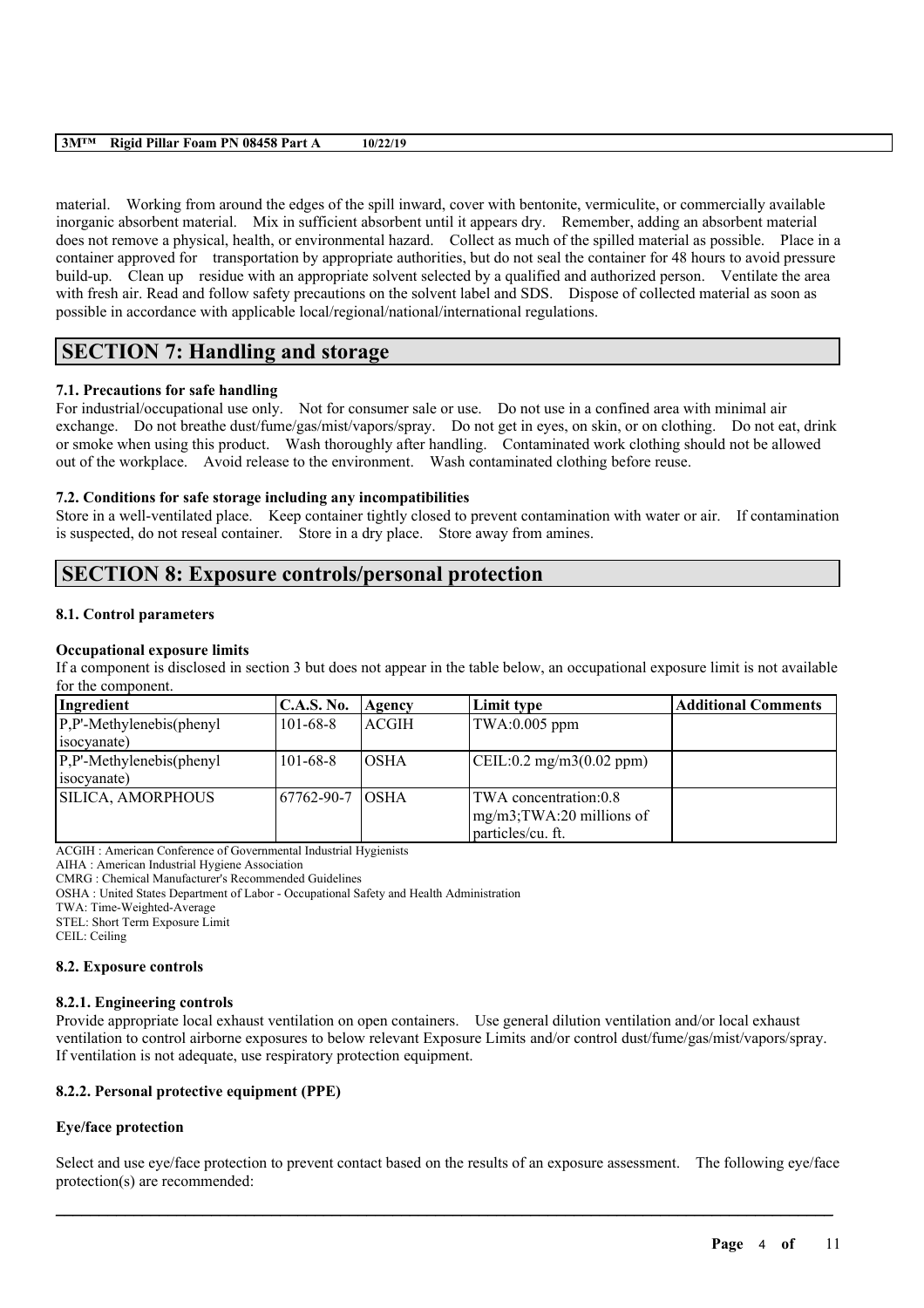Indirect Vented Goggles

### **Skin/hand protection**

Select and use gloves and/or protective clothing approved to relevant local standards to prevent skin contact based on the results of an exposure assessment. Selection should be based on use factors such as exposure levels, concentration of the substance or mixture, frequency and duration, physical challenges such as temperature extremes, and other use conditions. Consult with your glove and/or protective clothing manufacturer for selection of appropriate compatible gloves/protective clothing.

Gloves made from the following material(s) are recommended: Butyl Rubber Fluoroelastomer Nitrile Rubber

If this product is used in a manner that presents a higher potential for exposure (eg. spraying, high splash potential etc.), then use of protective coveralls may be necessary. Select and use body protection to prevent contact based on the results of an exposure assessment. The following protective clothing material(s) are recommended: Apron – Butyl rubber Apron – Nitrile

### **Respiratory protection**

In case of inadequate ventilation wear respiratory protection. An exposure assessment may be needed to decide if a respirator is required. If a respirator is needed, use respirators as part of a full respiratory protection program. Based on the results of the exposure assessment, select from the following respirator type(s) to reduce inhalation exposure: Half facepiece or full facepiece air-purifying respirator suitable for organic vapors and particulates

For questions about suitability for a specific application, consult with your respirator manufacturer.

## **SECTION 9: Physical and chemical properties**

## **9.1. Information on basic physical and chemical properties**

| Appearance                             |                                                           |
|----------------------------------------|-----------------------------------------------------------|
| <b>Physical state</b>                  | Liquid                                                    |
| Color                                  | <b>Brown</b>                                              |
| <b>Specific Physical Form:</b>         | <b>Viscous</b>                                            |
| Odor                                   | Odorless                                                  |
| <b>Odor threshold</b>                  | No Data Available                                         |
| pH                                     | Not Applicable                                            |
| <b>Melting point</b>                   | Not Applicable                                            |
| <b>Boiling Point</b>                   | $>=$ 400 $\textdegree$ F                                  |
| <b>Flash Point</b>                     | 390 °F [Test Method: Closed Cup]                          |
| <b>Evaporation rate</b>                | Not Applicable                                            |
| <b>Flammability (solid, gas)</b>       | Not Applicable                                            |
| <b>Flammable Limits(LEL)</b>           | No Data Available                                         |
| <b>Flammable Limits(UEL)</b>           | No Data Available                                         |
| <b>Vapor Pressure</b>                  | $\leq$ 27 psia [@ 131.0000000000 °F] [Details: MITS data] |
| <b>Vapor Density</b>                   | 8.50 $[RefStd:AIR=1]$                                     |
| <b>Density</b>                         | $1.24$ g/ml                                               |
| <b>Specific Gravity</b>                | 1.24 $[RefStd:WATER=1]$                                   |
| <b>Solubility In Water</b>             | Not Applicable                                            |
| Solubility- non-water                  | No Data Available                                         |
| Partition coefficient: n-octanol/water | No Data Available                                         |
| <b>Autoignition temperature</b>        | No Data Available                                         |
| <b>Decomposition temperature</b>       | No Data Available                                         |
| <b>Viscosity</b>                       | 5,000 - 14,000 centipoise $[@, 80$ °F ]                   |
| <b>Hazardous Air Pollutants</b>        | 13.6 lb HAPS/lb solids [Test Method:Calculated]           |
|                                        |                                                           |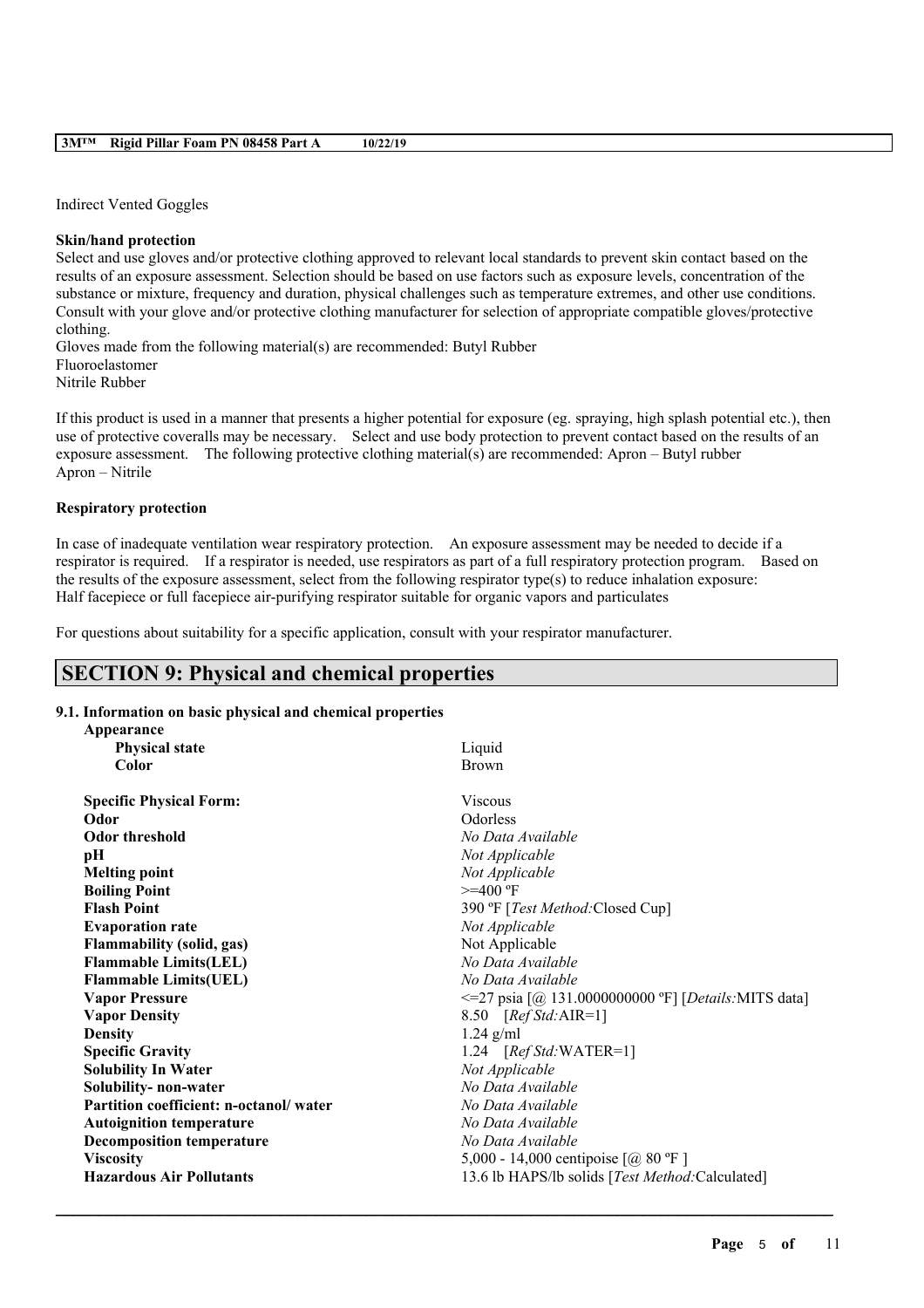**Molecular weight** *No Data Available* **Percent volatile** 0.1 % weight

**Volatile Organic Compounds** 0.1 % weight [*Test Method:*calculated per CARB title 2] **Volatile Organic Compounds** 1 g/l [*Test Method:*calculated SCAQMD rule 443.1] **VOC Less H2O & Exempt Solvents** 1 g/l [*Test Method:*calculated SCAQMD rule 443.1]

## **SECTION 10: Stability and reactivity**

#### **10.1. Reactivity**

This material may be reactive with certain agents under certain conditions - see the remaining headings in this section.

**10.2. Chemical stability** Stable.

#### **10.3. Possibility of hazardous reactions**

Hazardous polymerization will not occur.

### **10.4. Conditions to avoid**

None known.

### **10.5. Incompatible materials**

Amines Alcohols Water Reaction with water, alcohols, and amines is not hazardous if container can vent to the atmosphere to prevent pressure buildup.

#### **10.6. Hazardous decomposition products**

| Substance                     | Condition     |
|-------------------------------|---------------|
| <b>Isocvanates</b>            | Not Specified |
| Carbon monoxide               | Not Specified |
| Carbon dioxide                | Not Specified |
| Hydrogen Cyanide              | Not Specified |
| Oxides of Nitrogen            | Not Specified |
| Toxic Vapor, Gas, Particulate | Not Specified |

## **SECTION 11: Toxicological information**

The information below may not be consistent with the material classification in Section 2 if specific ingredient **classifications are mandated by a competent authority. In addition, toxicological data on ingredients may not be** reflected in the material classification and/or the signs and symptoms of exposure, because an ingredient may be present below the threshold for labeling, an ingredient may not be available for exposure, or the data may not be **relevant to the material as a whole.**

## **11.1. Information on Toxicological effects**

**Signs and Symptoms of Exposure**

### Based on test data and/or information on the components, this material may produce the following health effects:

## **Inhalation:**

Respiratory Tract Irritation: Signs/symptoms may include cough, sneezing, nasal discharge, headache, hoarseness, and nose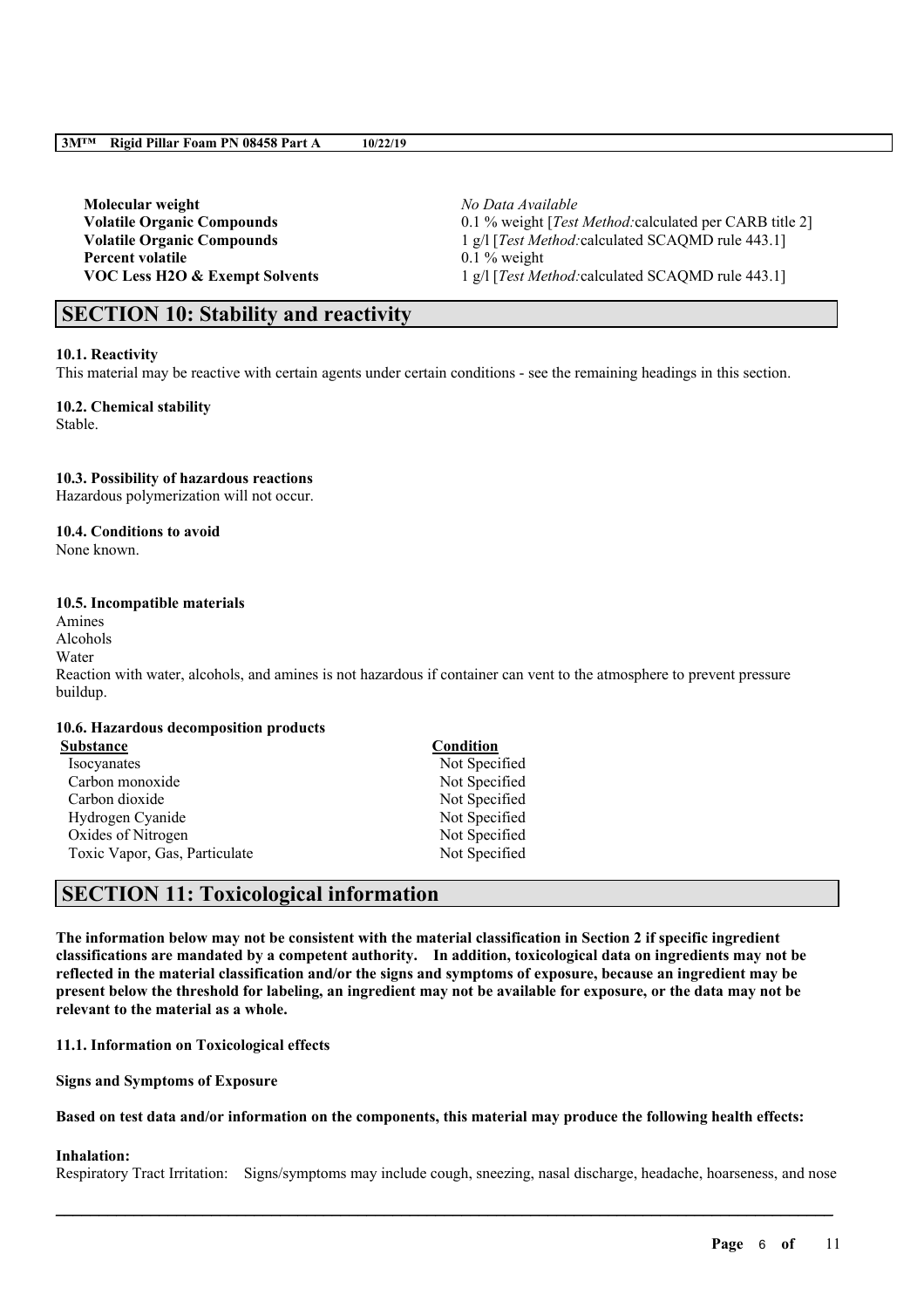#### and throat pain.

Allergic Respiratory Reaction: Signs/symptoms may include difficulty breathing, wheezing, cough, and tightness of chest.

#### **Skin Contact:**

Skin Irritation: Signs/symptoms may include localized redness, swelling, itching, dryness, cracking, blistering, and pain. Allergic Skin Reaction (non-photo induced): Signs/symptoms may include redness, swelling, blistering, and itching.

#### **Eye Contact:**

Severe Eye Irritation: Signs/symptoms may include significant redness, swelling, pain, tearing, cloudy appearance of the cornea, and impaired vision.

#### **Ingestion:**

Gastrointestinal Irritation: Signs/symptoms may include abdominal pain, stomach upset, nausea, vomiting and diarrhea.

### **Additional Health Effects:**

## **Prolonged or repeated exposure may cause target organ effects:**

Respiratory Effects: Signs/symptoms may include cough, shortness of breath, chest tightness, wheezing, increased heart rate, bluish colored skin (cyanosis), sputum production, changes in lung function tests, and/or respiratory failure.

#### **Additional Information:**

Persons previously sensitized to isocyanates may develop a cross-sensitization reaction to other isocyanates.

#### **Toxicological Data**

If a component is disclosed in section 3 but does not appear in a table below, either no data are available for that endpoint or the data are not sufficient for classification.

## **Acute Toxicity**

| Name                                            | Route                  | <b>Species</b> | Value                                             |
|-------------------------------------------------|------------------------|----------------|---------------------------------------------------|
| Overall product                                 | Ingestion              |                | No data available; calculated $ATE > 5,000$ mg/kg |
| P,P'-Methylenebis(phenyl isocyanate)            | Dermal                 | Rabbit         | $LD50 > 5,000$ mg/kg                              |
| Polymethylene Polyphenylene Isocyanate          | Dermal                 | Rabbit         | $LD50 > 5,000$ mg/kg                              |
| P.P'-Methylenebis(phenyl isocyanate)            | Inhalation-            | Rat            | $LC50$ 0.368 mg/l                                 |
|                                                 | Dust/Mist<br>(4 hours) |                |                                                   |
| P.P'-Methylenebis(phenyl isocyanate)            | Ingestion              | Rat            | $31,600$ mg/kg<br>LD50                            |
| Polymethylene Polyphenylene Isocyanate          | Inhalation-            | Rat            | LC50<br>$0.368$ mg/l                              |
|                                                 | Dust/Mist              |                |                                                   |
|                                                 | (4 hours)              |                |                                                   |
| Polymethylene Polyphenylene Isocyanate          | Ingestion              | Rat            | LD50<br>$31,600$ mg/kg                            |
| 1,1'-METHYLENEBIS(ISOCYANATOBENZENE)            | Dermal                 | Rabbit         | $LD50 > 5,000$ mg/kg                              |
| 1,1'-METHYLENEBIS(ISOCYANATOBENZENE)            | Inhalation-            | Rat            | LC50<br>$0.368 \text{ mg/l}$                      |
|                                                 | Dust/Mist              |                |                                                   |
|                                                 | (4 hours)              |                |                                                   |
| 1,1'-METHYLENEBIS(ISOCYANATOBENZENE)            | Ingestion              | Rat            | LD50<br>$31,600 \text{ mg/kg}$                    |
| Dimethyl Siloxane, Reaction Product With Silica | Dermal                 | Rabbit         | $LD50 > 5,000$ mg/kg                              |
| Dimethyl Siloxane, Reaction Product With Silica | Inhalation-            | Rat            | $LC50 > 0.691$ mg/l                               |
|                                                 | Dust/Mist              |                |                                                   |
|                                                 | (4 hours)              |                |                                                   |
| Dimethyl Siloxane, Reaction Product With Silica | Ingestion              | Rat            | $LD50 > 5,110$ mg/kg                              |

 $ATE = acute$  toxicity estimate

#### **Skin Corrosion/Irritation**

| Name                                 | <b>Species</b>                 | Value    |
|--------------------------------------|--------------------------------|----------|
| P,P'-Methylenebis(phenyl isocyanate) | official<br>classifica<br>tion | Irritant |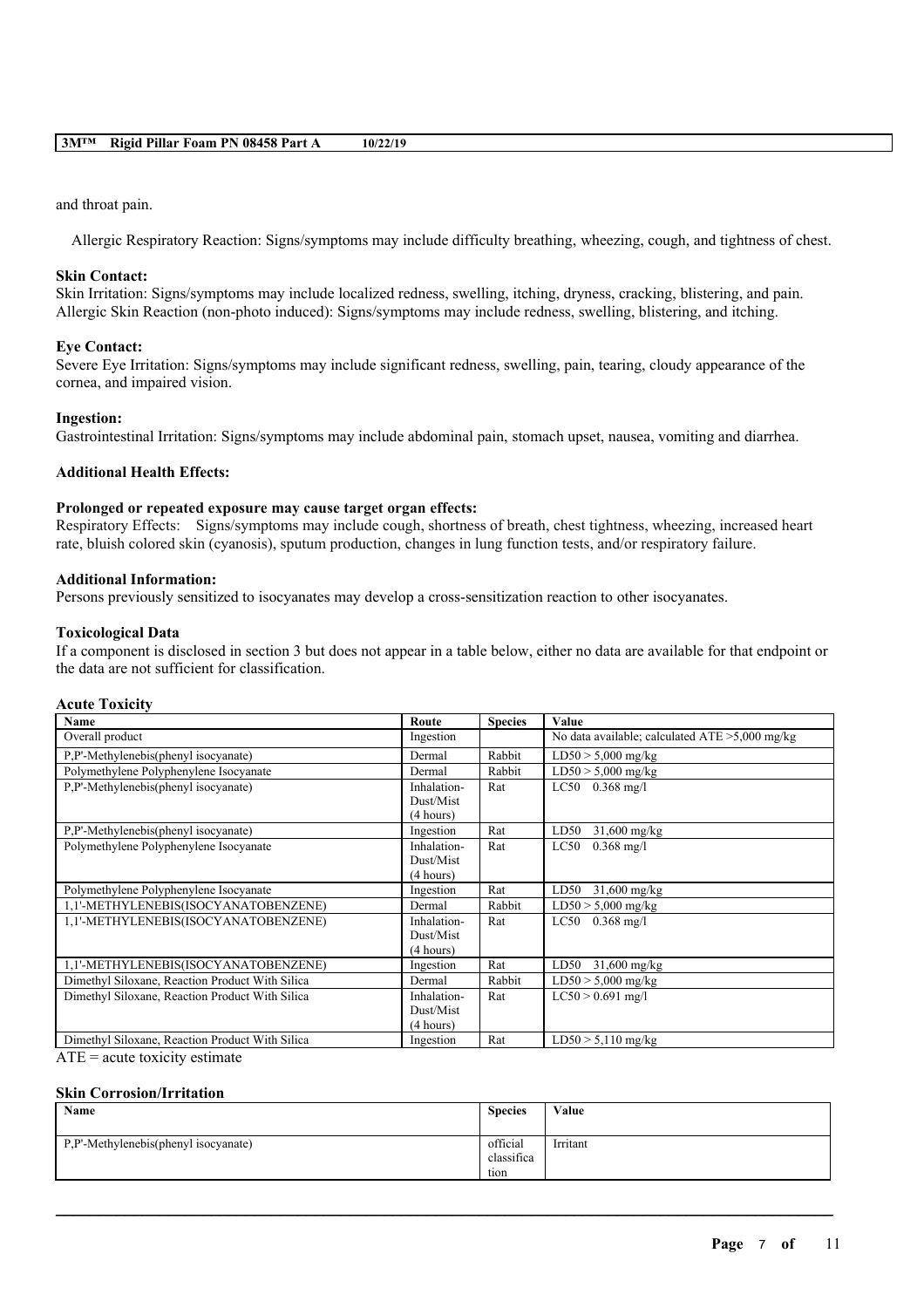# **3M™ Rigid Pillar Foam PN 08458 Part A 10/22/19**

| Polymethylene Polyphenylene Isocyanate          | official<br>classifica | Irritant                  |
|-------------------------------------------------|------------------------|---------------------------|
|                                                 | tion                   |                           |
| 1,1'-METHYLENEBIS(ISOCYANATOBENZENE)            | official               | Irritant                  |
|                                                 | classifica             |                           |
|                                                 | tion                   |                           |
| Dimethyl Siloxane, Reaction Product With Silica | Rabbit                 | No significant irritation |

## **Serious Eye Damage/Irritation**

| Name                                            | <b>Species</b> | Value                     |
|-------------------------------------------------|----------------|---------------------------|
|                                                 |                |                           |
| P.P'-Methylenebis(phenyl isocyanate)            | official       | Severe irritant           |
|                                                 | classifica     |                           |
|                                                 | tion           |                           |
| Polymethylene Polyphenylene Isocyanate          | official       | Severe irritant           |
|                                                 | classifica     |                           |
|                                                 | tion           |                           |
| 1,1'-METHYLENEBIS(ISOCYANATOBENZENE)            | official       | Severe irritant           |
|                                                 | classifica     |                           |
|                                                 | tion           |                           |
| Dimethyl Siloxane, Reaction Product With Silica | Rabbit         | No significant irritation |

## **Skin Sensitization**

| Name                                            | <b>Species</b> | Value          |
|-------------------------------------------------|----------------|----------------|
| P.P'-Methylenebis(phenyl isocyanate)            | official       | Sensitizing    |
|                                                 | classifica     |                |
|                                                 | tion           |                |
| Polymethylene Polyphenylene Isocyanate          | official       | Sensitizing    |
|                                                 | classifica     |                |
|                                                 | tion           |                |
| 1,1'-METHYLENEBIS(ISOCYANATOBENZENE)            | official       | Sensitizing    |
|                                                 | classifica     |                |
|                                                 | tion           |                |
| Dimethyl Siloxane, Reaction Product With Silica | Human          | Not classified |
|                                                 | and            |                |
|                                                 | animal         |                |

## **Respiratory Sensitization**

| Name                                   | <b>Species</b> | Value       |
|----------------------------------------|----------------|-------------|
| P.P'-Methylenebis(phenyl isocvanate)   | Human          | Sensitizing |
| Polymethylene Polyphenylene Isocyanate | Human          | Sensitizing |
| 1.1'-METHYLENEBIS(ISOCYANATOBENZENE)   | Human          | Sensitizing |

## **Germ Cell Mutagenicity**

| Name                                            | Route    | Value                                          |
|-------------------------------------------------|----------|------------------------------------------------|
|                                                 |          |                                                |
| P.P'-Methylenebis(phenyl isocyanate)            | In Vitro | Some positive data exist, but the data are not |
|                                                 |          | sufficient for classification                  |
| Polymethylene Polyphenylene Isocyanate          | In Vitro | Some positive data exist, but the data are not |
|                                                 |          | sufficient for classification                  |
| 1,1'-METHYLENEBIS(ISOCYANATOBENZENE)            | In Vitro | Some positive data exist, but the data are not |
|                                                 |          | sufficient for classification                  |
| Dimethyl Siloxane, Reaction Product With Silica | In Vitro | Not mutagenic                                  |

## **Carcinogenicity**

| Name                                            | Route      | <b>Species</b> | Value                                          |
|-------------------------------------------------|------------|----------------|------------------------------------------------|
| P.P'-Methylenebis(phenyl isocyanate)            | Inhalation | Rat            | Some positive data exist, but the data are not |
|                                                 |            |                | sufficient for classification                  |
| Polymethylene Polyphenylene Isocyanate          | Inhalation | Rat            | Some positive data exist, but the data are not |
|                                                 |            |                | sufficient for classification                  |
| 1,1'-METHYLENEBIS(ISOCYANATOBENZENE)            | Inhalation | Rat            | Some positive data exist, but the data are not |
|                                                 |            |                | sufficient for classification                  |
| Dimethyl Siloxane, Reaction Product With Silica | Not        | Mouse          | Some positive data exist, but the data are not |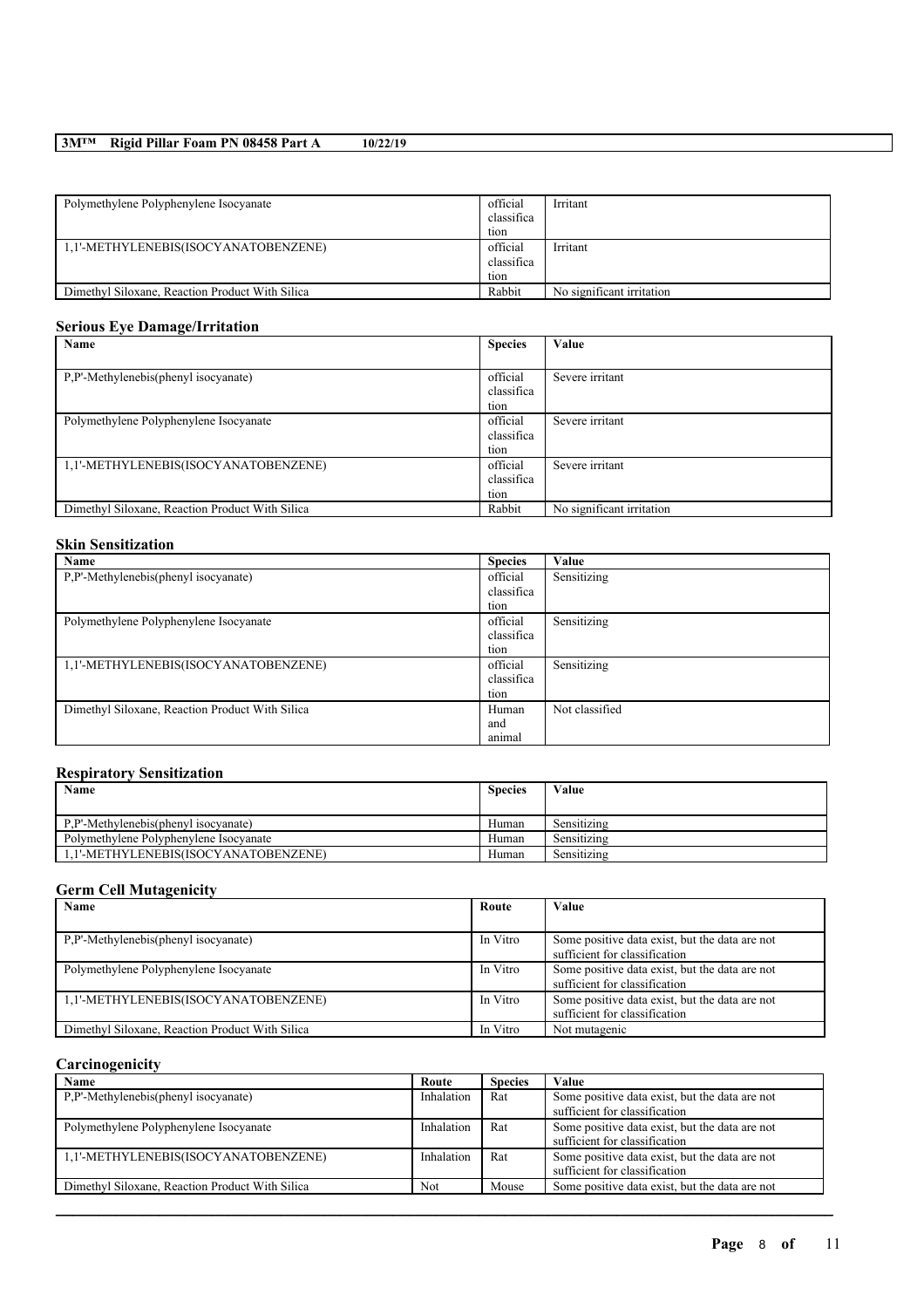|  | 3MTM Rigid Pillar Foam PN 08458 Part A | 10/22/19 |
|--|----------------------------------------|----------|
|--|----------------------------------------|----------|

| . | non<br>нэ<br>м<br><br>15.LL<br>``<br>.<br>____<br>. |
|---|-----------------------------------------------------|
|   |                                                     |

## **Reproductive Toxicity**

## **Reproductive and/or Developmental Effects**

| Name                                               | Route      | Value                                  | <b>Species</b> | <b>Test Result</b>              | <b>Exposure</b><br><b>Duration</b> |
|----------------------------------------------------|------------|----------------------------------------|----------------|---------------------------------|------------------------------------|
| P.P'-Methylenebis(phenyl isocyanate)               | Inhalation | Not classified for development         | Rat            | <b>NOAEL 0.004</b><br>mg/l      | during<br>organogenesi<br>s        |
| Polymethylene Polyphenylene Isocyanate             | Inhalation | Not classified for development         | Rat            | <b>NOAEL 0.004</b><br>mg/l      | during<br>organogenesi             |
| $1,1'-$<br>METHYLENEBIS(ISOCYANATOBENZE<br>NE)     | Inhalation | Not classified for development         | Rat            | <b>NOAEL 0.004</b><br>mg/l      | during<br>organogenesi<br>s        |
| Dimethyl Siloxane, Reaction Product With<br>Silica | Ingestion  | Not classified for female reproduction | Rat            | <b>NOAEL 509</b><br>mg/kg/day   | generation                         |
| Dimethyl Siloxane, Reaction Product With<br>Silica | Ingestion  | Not classified for male reproduction   | Rat            | <b>NOAEL 497</b><br>mg/kg/day   | generation                         |
| Dimethyl Siloxane, Reaction Product With<br>Silica | Ingestion  | Not classified for development         | Rat            | <b>NOAEL 1,350</b><br>mg/kg/day | during<br>organogenesi             |

## **Target Organ(s)**

## **Specific Target Organ Toxicity - single exposure**

| Name                     | Route      | Target Organ(s)        | Value                            | <b>Species</b> | <b>Test Result</b> | Exposure        |
|--------------------------|------------|------------------------|----------------------------------|----------------|--------------------|-----------------|
|                          |            |                        |                                  |                |                    | <b>Duration</b> |
| P.P'-Methylenebis(phenyl | Inhalation | respiratory irritation | May cause respiratory irritation | official       | <b>NOAEL Not</b>   |                 |
| isocyanate)              |            |                        |                                  | classifica     | available          |                 |
|                          |            |                        |                                  | tion           |                    |                 |
| Polymethylene            | Inhalation | respiratory irritation | May cause respiratory irritation | official       | <b>NOAEL Not</b>   |                 |
| Polyphenylene Isocyanate |            |                        |                                  | classifica     | available          |                 |
|                          |            |                        |                                  | tion           |                    |                 |
| $1,1'-$                  | Inhalation | respiratory irritation | May cause respiratory irritation | official       | <b>NOAEL Not</b>   |                 |
| METHYLENEBIS(ISOCY       |            |                        |                                  | classifica     | available          |                 |
| <b>ANATOBENZENE</b> )    |            |                        |                                  | tion           |                    |                 |

## **Specific Target Organ Toxicity - repeated exposure**

| Name                         | Route      | Target Organ(s)    | Value                           | <b>Species</b> | <b>Test Result</b>   | <b>Exposure</b> |
|------------------------------|------------|--------------------|---------------------------------|----------------|----------------------|-----------------|
|                              |            |                    |                                 |                |                      | <b>Duration</b> |
| P.P'-Methylenebis(phenyl     | Inhalation | respiratory system | Causes damage to organs through | Rat            | LOAEL                | 13 weeks        |
| isocyanate)                  |            |                    | prolonged or repeated exposure  |                | $0.004 \text{ mg/l}$ |                 |
| Polymethylene                | Inhalation | respiratory system | Causes damage to organs through | Rat            | <b>LOAEL</b>         | 13 weeks        |
| Polyphenylene Isocyanate     |            |                    | prolonged or repeated exposure  |                | $0.004 \text{ mg/l}$ |                 |
| $1.1'$ -                     | Inhalation | respiratory system | Causes damage to organs through | Rat            | LOAEL                | 13 weeks        |
| METHYLENEBIS(ISOCY           |            |                    | prolonged or repeated exposure  |                | $0.004 \text{ mg/l}$ |                 |
| <b>ANATOBENZENE)</b>         |            |                    |                                 |                |                      |                 |
| Dimethyl Siloxane,           | Inhalation | respiratory system | Not classified                  | Human          | <b>NOAEL Not</b>     | occupational    |
| <b>Reaction Product With</b> |            | silicosis          |                                 |                | available            | exposure        |
| Silica                       |            |                    |                                 |                |                      |                 |

#### **Aspiration Hazard**

For the component/components, either no data are currently available or the data are not sufficient for classification.

Please contact the address or phone number listed on the first page of the SDS for additional toxicological information **on this material and/or its components.**

 $\mathcal{L}_\mathcal{L} = \mathcal{L}_\mathcal{L} = \mathcal{L}_\mathcal{L} = \mathcal{L}_\mathcal{L} = \mathcal{L}_\mathcal{L} = \mathcal{L}_\mathcal{L} = \mathcal{L}_\mathcal{L} = \mathcal{L}_\mathcal{L} = \mathcal{L}_\mathcal{L} = \mathcal{L}_\mathcal{L} = \mathcal{L}_\mathcal{L} = \mathcal{L}_\mathcal{L} = \mathcal{L}_\mathcal{L} = \mathcal{L}_\mathcal{L} = \mathcal{L}_\mathcal{L} = \mathcal{L}_\mathcal{L} = \mathcal{L}_\mathcal{L}$ 

# **SECTION 12: Ecological information**

## **Ecotoxicological information**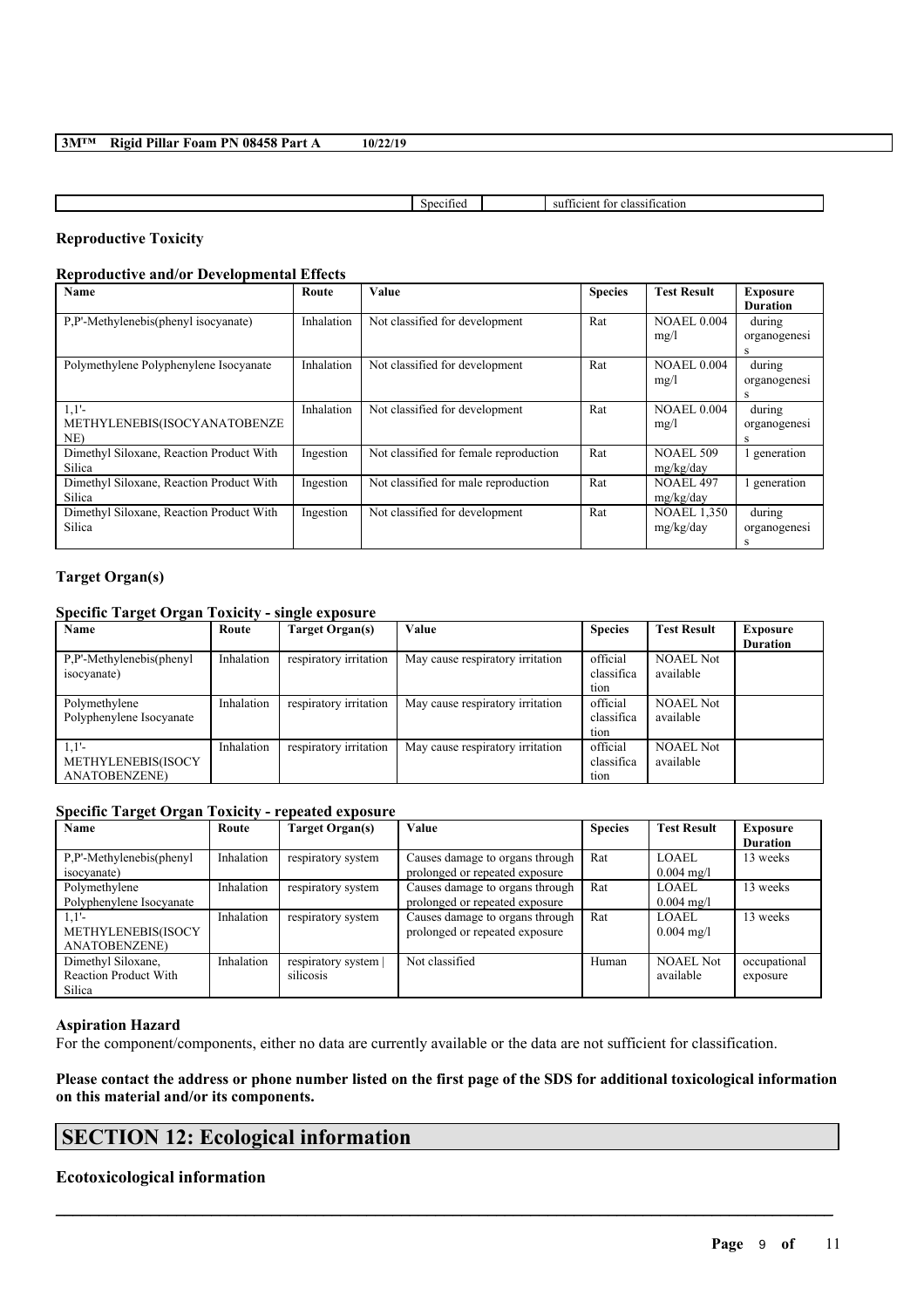### **3M™ Rigid Pillar Foam PN 08458 Part A 10/22/19**

Please contact the address or phone number listed on the first page of the SDS for additional ecotoxicological information on this material and/or its components.

### **Chemical fate information**

Please contact the address or phone number listed on the first page of the SDS for additional chemical fate information on this material and/or its components.

## **SECTION 13: Disposal considerations**

### **13.1. Disposal methods**

Dispose of contents/ container in accordance with the local/regional/national/international regulations.

Dispose of completely cured (or polymerized) material in a permitted industrial waste facility. As a disposal alternative, incinerate uncured product in a permitted waste incineration facility. Proper destruction may require the use of additional fuel during incineration processes. Empty drums/barrels/containers used for transporting and handling hazardous chemicals (chemical substances/mixtures/preparations classified as Hazardous as per applicable regulations) shall be considered, stored, treated & disposed of as hazardous wastes unless otherwise defined by applicable waste regulations. Consult with the respective regulating authorities to determine the available treatment and disposal facilities.

# **SECTION 14: Transport Information**

For Transport Information, please visit http://3M.com/Transportinfo or call 1-800-364-3577 or 651-737-6501.

## **SECTION 15: Regulatory information**

## **15.1. US Federal Regulations**

Contact 3M for more information.

## **EPCRA 311/312 Hazard Classifications:**

| <b>Physical Hazards</b>                                      |
|--------------------------------------------------------------|
| Not applicable                                               |
| <b>Health Hazards</b>                                        |
| Respiratory or Skin Sensitization                            |
| Serious eye damage or eye irritation                         |
| Skin Corrosion or Irritation                                 |
| Specific target organ toxicity (single or repeated exposure) |

## Section 313 Toxic Chemicals subject to the reporting requirements of that section and 40 CFR part 372 (EPCRA):

| Ingredient                             | <b>C.A.S. No</b> | $\%$ by Wt           |  |
|----------------------------------------|------------------|----------------------|--|
| P,P'-Methylenebis(phenyl isocyanate)   | $101 - 68 - 8$   | Trade Secret 30 - 60 |  |
| P,P'-Methylenebis(phenyl isocyanate)   | $101 - 68 - 8$   | $30 - 60$            |  |
| (DIISOCYANATES (CERTAIN CHEMICALS      |                  |                      |  |
| ONLY)                                  |                  |                      |  |
| Polymethylene Polyphenylene Isocyanate | 9016-87-9        | Trade Secret 30 - 60 |  |
| Polymethylene Polyphenylene Isocyanate | 9016-87-9        | $30 - 60$            |  |
| (DIISOCYANATES (CERTAIN CHEMICALS      |                  |                      |  |
| ONLY)                                  |                  |                      |  |